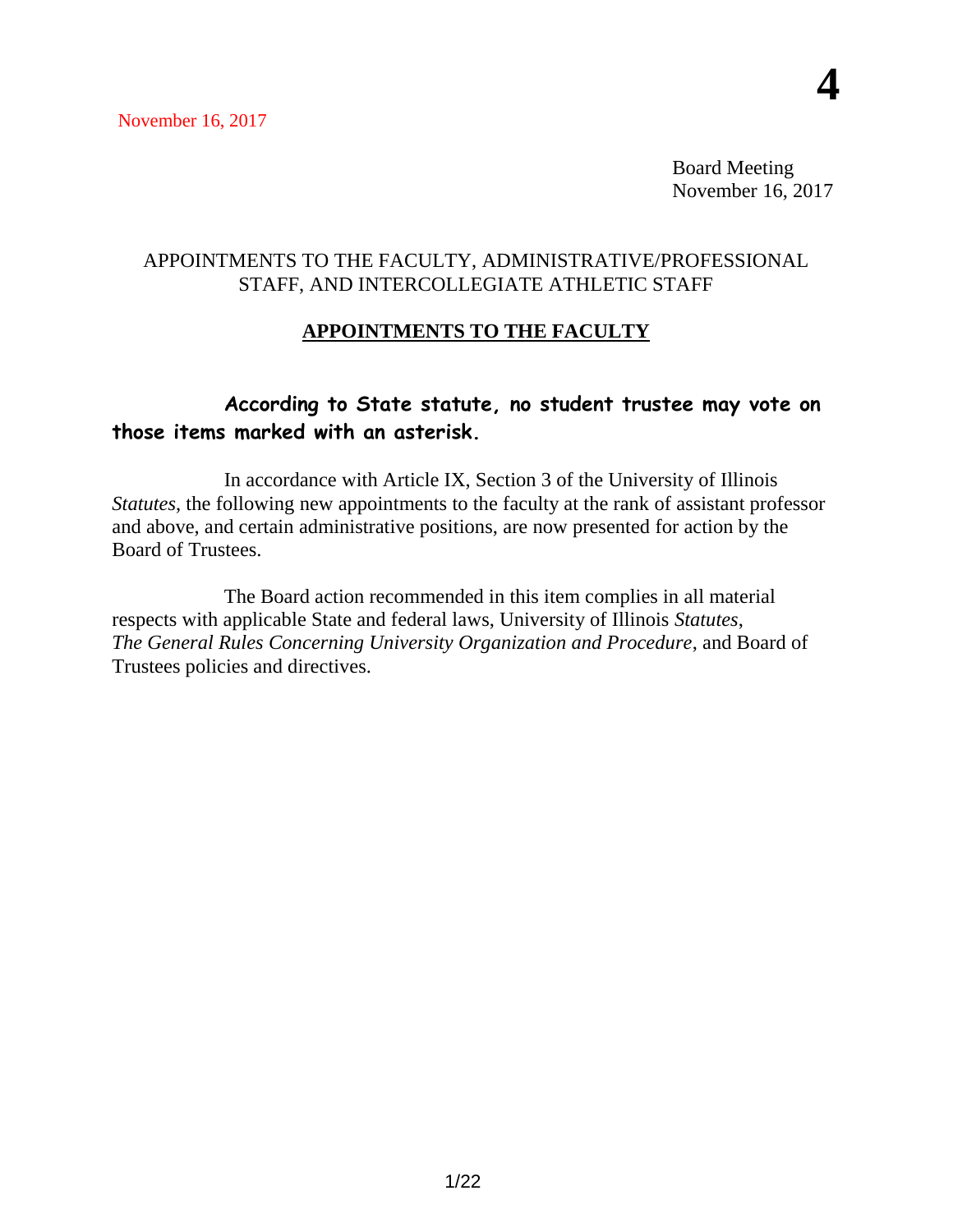#### Faculty New Hires Submitted to the Board on November 16, 2017 Urbana

| Name                                        | Proposed UI Job Title                                           | <b>Appointing Unit</b>                                                                        | <b>Tenure Status</b> | Job FTE | Service Description | Service Begin Date         | Salary           |     |
|---------------------------------------------|-----------------------------------------------------------------|-----------------------------------------------------------------------------------------------|----------------------|---------|---------------------|----------------------------|------------------|-----|
| <b>College of Business</b>                  |                                                                 |                                                                                               |                      |         |                     |                            |                  |     |
| *Seshadri, Sridhar                          | Professor                                                       | <b>Business Administration</b>                                                                | Indefinite Tenure    | 1.00    | Academic Year       | 03/01/2018                 | \$250,000.00 /yr |     |
| Seshadri, Sridhar                           | James F. Towey Fellow                                           | <b>College of Business</b>                                                                    | Non-Tenured          | 0.00    | Academic Year       | 03/01/2018                 | \$7,500.00       | /yr |
|                                             |                                                                 |                                                                                               |                      |         |                     | <b>Total Annual Salary</b> | \$257,500.00 /yr |     |
| <b>College of Engineering</b>               |                                                                 |                                                                                               |                      |         |                     |                            |                  |     |
| Perry, Nicola Helen                         | <b>Assistant Professor</b>                                      | Materials Science and Engineering                                                             | Initial/Partial Term | 1.00    | Academic Year       | 01/02/2018                 | \$102,000.00 /yr |     |
| Perry, Nicola Helen                         | <b>Assistant Professor</b>                                      | Materials Research Laboratory                                                                 | Non-Tenured          | 0.00    | Academic Year       | 01/02/2018                 | \$0.00           | /yr |
| Perry, Nicola Helen                         | <b>Assistant Professor</b>                                      | Materials Science and Engineering                                                             | Probationary, Yr 1   | 1.00    | Academic Year       | 08/16/2018                 | \$102,000.00 /yr |     |
|                                             |                                                                 |                                                                                               |                      |         |                     | <b>Total Annual Salary</b> | \$102,000.00 /yr |     |
|                                             |                                                                 |                                                                                               |                      |         |                     |                            |                  |     |
| Xu, Tianyin                                 | <b>Assistant Professor</b>                                      | <b>Computer Science</b>                                                                       | Probationary, Yr 1   | 1.00    | Academic Year       | 08/16/2018                 | \$105,000.00 /yr |     |
| <b>College of Liberal Arts and Sciences</b> |                                                                 |                                                                                               |                      |         |                     |                            |                  |     |
| Diao, Chunyuan                              | <b>Assistant Professor</b>                                      | Geography and Geographic Information<br>Science, School of Earth, Society, and<br>Environment | Initial/Partial Term | 1.00    | Academic Year       | 11/17/2017                 | \$72,000.00      | /yr |
| Diao, Chunyuan                              | <b>Assistant Professor</b>                                      | Geography and Geographic Information<br>Science, School of Earth, Society, and<br>Environment | Probationary, Yr 1   | 1.00    | Academic Year       | 08/16/2018                 | \$72,000.00      | /yr |
| Howard, Gregory Liang                       | <b>Assistant Professor</b>                                      | Economics                                                                                     | Initial/Partial Term | 1.00    | Academic Year       | 11/17/2017                 | \$137,000.00 /yr |     |
| Howard, Gregory Liang                       | <b>Assistant Professor</b>                                      | Economics                                                                                     | Probationary, Yr 1   | 1.00    | Academic Year       | 08/16/2018                 | \$137,000.00 /yr |     |
| <b>College of Veterinary Medicine</b>       |                                                                 |                                                                                               |                      |         |                     |                            |                  |     |
| Dungar, Jennifer Reinhart                   | Assistant Professor of Small Animal<br><b>Internal Medicine</b> | Veterinary Clinical Medicine                                                                  | Initial/Partial Term | 1.00    | 12-Month            | 11/20/2017                 | \$120,000.00 /yr |     |
| Dungar, Jennifer Reinhart                   | Assistant Professor of Small Animal<br><b>Internal Medicine</b> | Veterinary Clinical Medicine                                                                  | Probationary, Yr 1   | 1.00    | 12-Month            | 08/16/2018                 | \$120,000.00 /yr |     |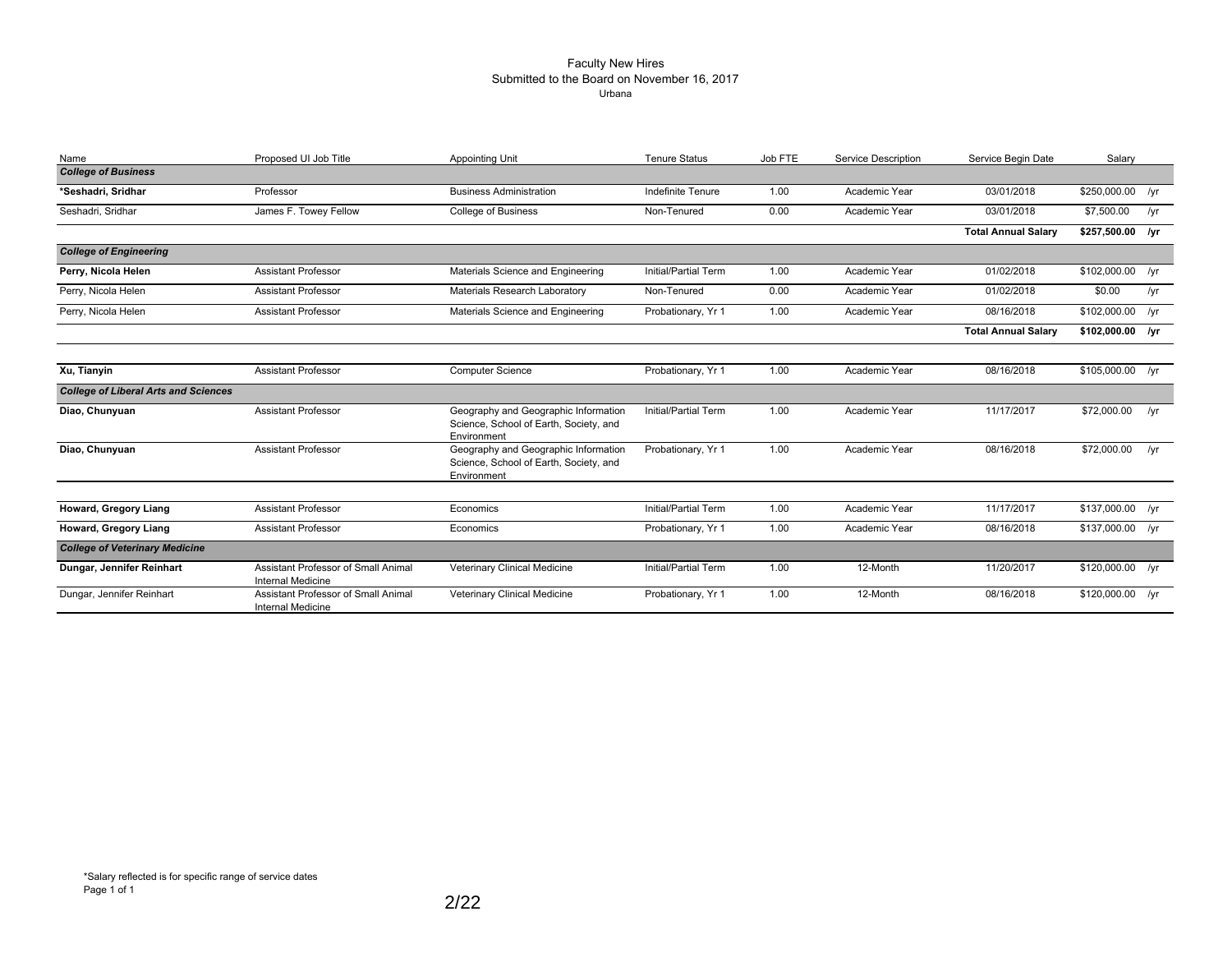#### URBANA-CHAMPAIGN

*Emeriti:*

**Liora Bresler**, Professor Emerita of Curriculum and Instruction, August 1, 2018

**Huseyin Leblebici**, Professor Emeritus of Business Administration, September 1, 2017

**Vidar Lerum**, Associate Professor Emeritus, School of Architecture, September 1, 2017

**Neal R. Merchen**, Professor Emeritus of Animal Sciences, January 1, 2018

**Lori S. Mestre**, Professor Emerita, University Library, October 1, 2017

**Marilyn Anita Parsons**, Professor Emerita of Curriculum and Instruction, January 1, 2018

**William J. Qualls**, Professor Emeritus of Business Administration, August 1, 2017

**Beth S. Woodard**, Professor Emerita, University Library, September 1, 2017

*Out-of-Cycle Promotion and Tenure:*

**Athol J. Kemball,** from Associate Professor, Department of Astronomy, College of Liberal Arts and Sciences, to the rank of Professor, Department of Astronomy, on indefinite tenure, and from Associate Professor, National Center for Supercomputing Applications, Vice Chancellor for Research, to Professor, National Center for Supercomputing Applications, non-tenured, effective November 17, 2017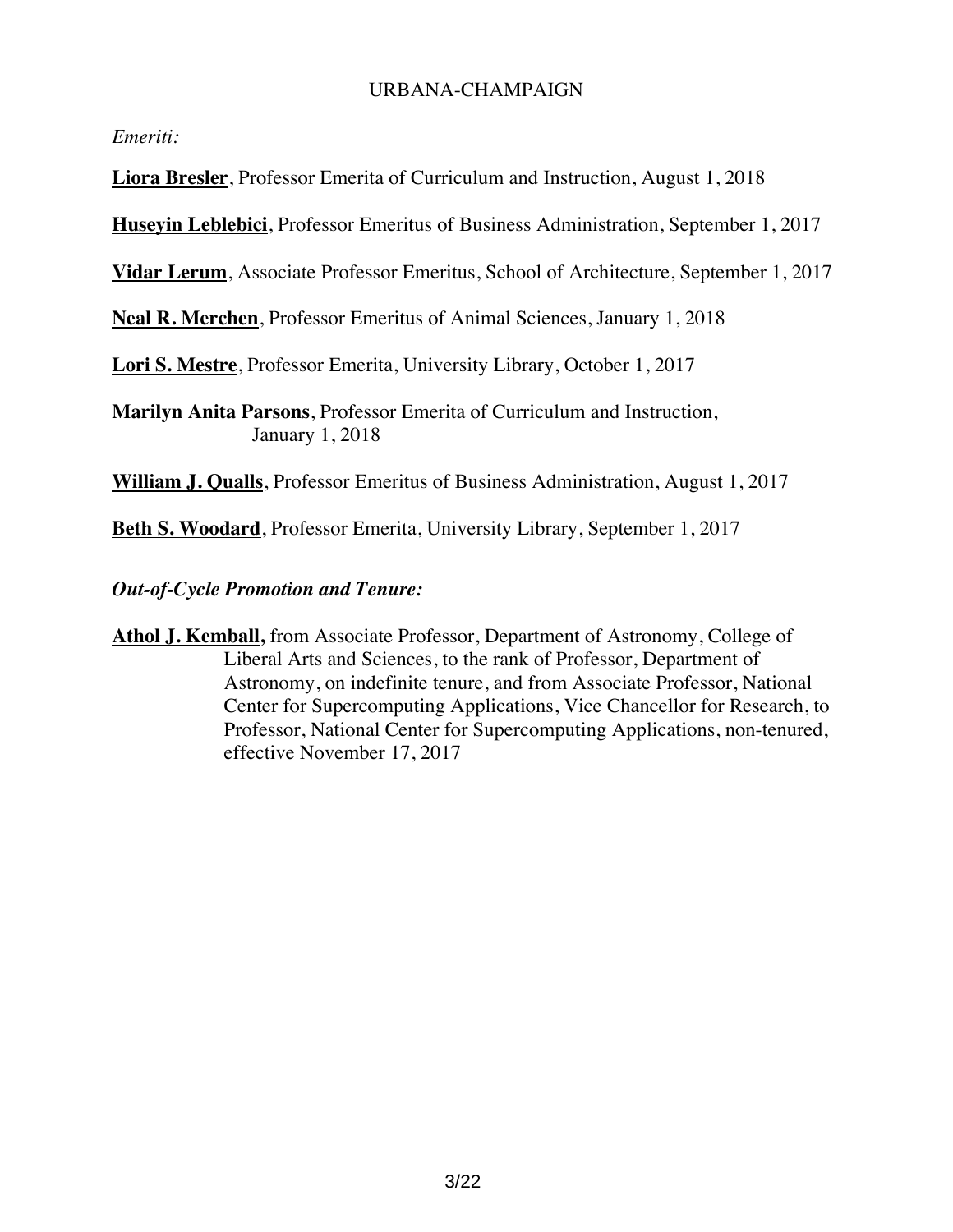# Faculty New Hires Submitted to the Board on November 16, 2017 Chicago

| Name                                  | Proposed UI Job Title                                                             | Appointing Unit                   | <b>Tenure Status</b> | Job FTE | Service Description | Service Begin Date         | Salary           |
|---------------------------------------|-----------------------------------------------------------------------------------|-----------------------------------|----------------------|---------|---------------------|----------------------------|------------------|
| <b>College of Engineering</b>         |                                                                                   |                                   |                      |         |                     |                            |                  |
| He, Lina                              | <b>Assistant Professor</b>                                                        | Electrical & Computer Engineering | Initial/Partial Term | 1.00    | Academic Year       | 01/01/2018                 | \$102,000.00 /yr |
| He, Lina                              | <b>Assistant Professor</b>                                                        | Electrical & Computer Engineering | Probationary, Yr 1   | 1.00    | Academic Year       | 08/16/2018                 | \$102,000.00 /yr |
| <b>College of Medicine at Chicago</b> |                                                                                   |                                   |                      |         |                     |                            |                  |
| Eisenlohr-Moul, Tory                  | <b>Assistant Professor</b>                                                        | Psychiatry                        | Probationary, Yr 1   | 0.51    | 12-Month            | 01/01/2018                 | \$53,550.00 /yr  |
| Eisenlohr-Moul, Tory                  | <b>Research Scientist</b>                                                         | Psychiatry                        | Non-Tenured          | 0.49    | 12-Month            | 01/01/2018                 | \$51,450.00 /yr  |
| Eisenlohr-Moul, Tory                  | Associate Director of Translational<br>Research, Women's Mental Health<br>Program | Psychiatry                        | Non-Tenured          | 0.00    | 12-Month            | 01/01/2018                 | \$5,000.00 /yr   |
|                                       |                                                                                   |                                   |                      |         |                     | <b>Total Annual Salary</b> | \$110,000.00 /yr |
|                                       |                                                                                   |                                   |                      |         |                     |                            |                  |
| Gorka, Stephanie                      | <b>Assistant Professor</b>                                                        | Psychiatry                        | Probationary, Yr 1   | 0.51    | 12-Month            | 11/16/2017                 | \$45,900.00 /yr  |
| Gorka, Stephanie                      | <b>Research Scientist</b>                                                         | Psychiatry                        | Non-Tenured          | 0.49    | 12-Month            | 11/16/2017                 | \$44,100.00 /yr  |
|                                       |                                                                                   |                                   |                      |         |                     | <b>Total Annual Salarv</b> | \$90,000.00 /yr  |
| Hulbert, Alicia                       | <b>Assistant Professor</b>                                                        | Surgery                           | Initial/Partial Term | 0.51    | 12-Month            | 11/16/2017                 | \$45,900.00 /yr  |
| Hulbert, Alicia                       | Center Affiliate                                                                  | Surgery                           | Non-Tenured          | 0.49    | 12-Month            | 11/16/2017                 | \$44,100.00 /yr  |
| Hulbert, Alicia                       | Assistant Professor                                                               | Surgery                           | Probationary, Yr 1   | 51.00   | 12-Month            | 08/16/2018                 | \$45,900.00 /yr  |
|                                       |                                                                                   |                                   |                      |         |                     | <b>Total Annual Salary</b> | \$90,000.00 /yr  |
| Moreira, Daniel                       | <b>Assistant Professor</b>                                                        | Urology                           | Probationary, Yr 1   | 0.51    | 12-Month            | 01/01/2018                 | \$141,400.00 /yr |
| Moreira, Daniel                       | Physician Surgeon                                                                 |                                   | Non-Tenured          | 0.49    | 12-Month            | 01/01/2018                 | \$141,400.00 /yr |
|                                       |                                                                                   |                                   |                      |         |                     | <b>Total Annual Salary</b> | \$282,800.00 /yr |
| <b>College of Medicine at Peoria</b>  |                                                                                   |                                   |                      |         |                     |                            |                  |
| Stewart de Ramirez, Sarah             | Associate Professor                                                               | <b>Emergency Medicine</b>         | $4-YrQ$              | 0.51    | 12-Month            | 11/20/2017                 | \$146,625.00 /yr |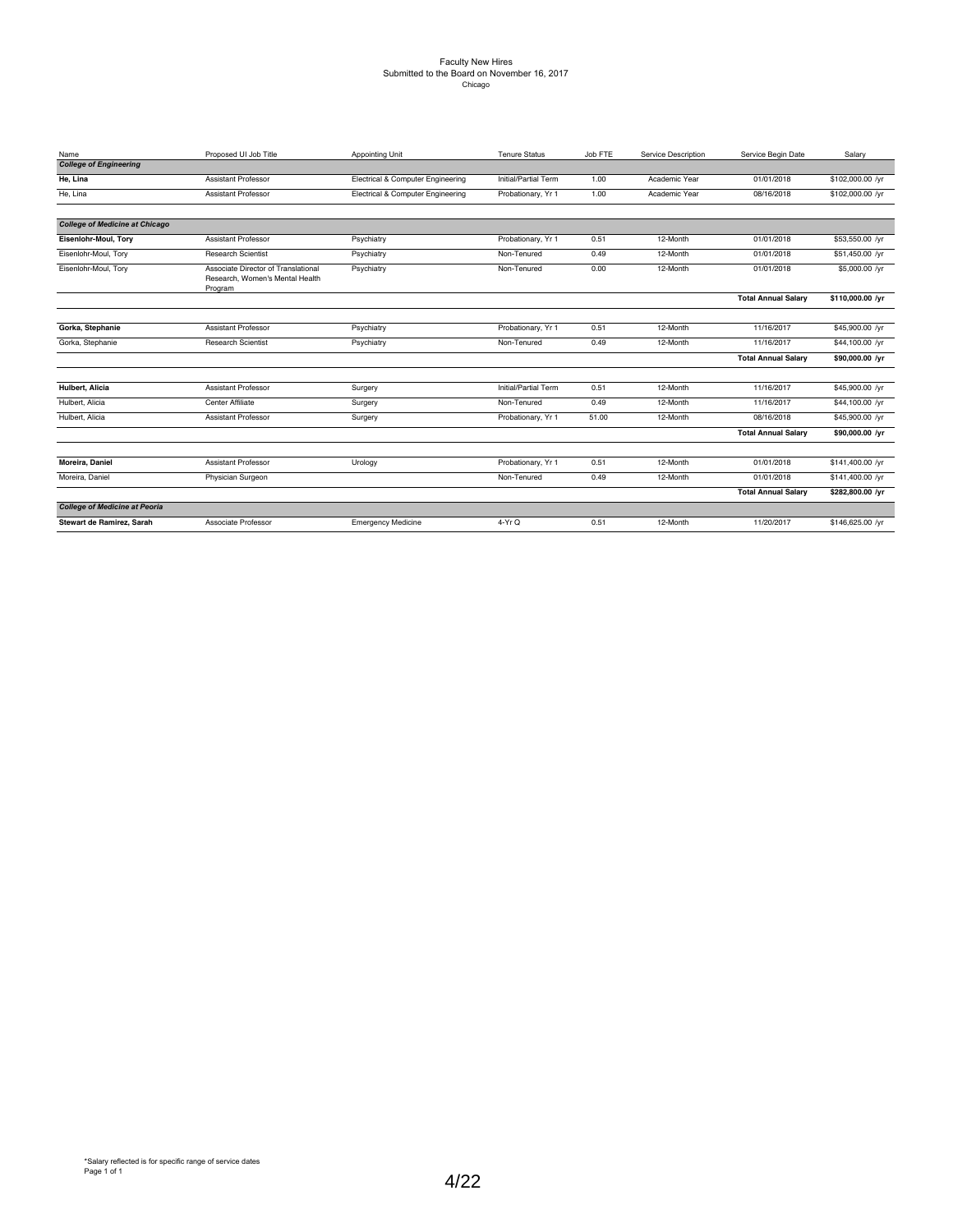### CHICAGO

*Emeriti:*

**Jerry L. Bauman**, Professor Emeritus and UIC Distinguished Professor Emeritus of Pharmacy Practice, and Dean Emeritus, College of Pharmacy, January 1, 2018

**Timothy B. Erickson**, Professor Emeritus of Emergency Medicine, September 1, 2016

- **William G. Hendrickson**, Associate Professor Emeritus of Microbiology and Immunology, March 1, 2016
- **Mary Patricia O'Brien**, Associate Professor Emerita, Jane Addams College of Social Work, August 16, 2017

**Susan Mary Kies**, Clinical Associate Professor Emerita of Pathology, July 1, 2016

- **Alfonse Thomas Masi**, Professor Emeritus of Internal Medicine, College of Medicine at Peoria, December 1, 2016
- **Beatrice Y. Yue**, Professor Emerita and Thanis A. Field Professor Emerita of Ophthalmology, June 1, 2011

## *Out-of-Cycle Sabbatical Leave Request:*

## COLLEGE OF EDUCATION

Curriculum & Instruction MARIA VARELAS, Professor Second semester 2017-18, full pay

To complete analyses on the relationship between student science and identity construction in elementary urban school classrooms; and to initiate studies on teacher learning and identity construction of high school science educators responsive to community and student needs.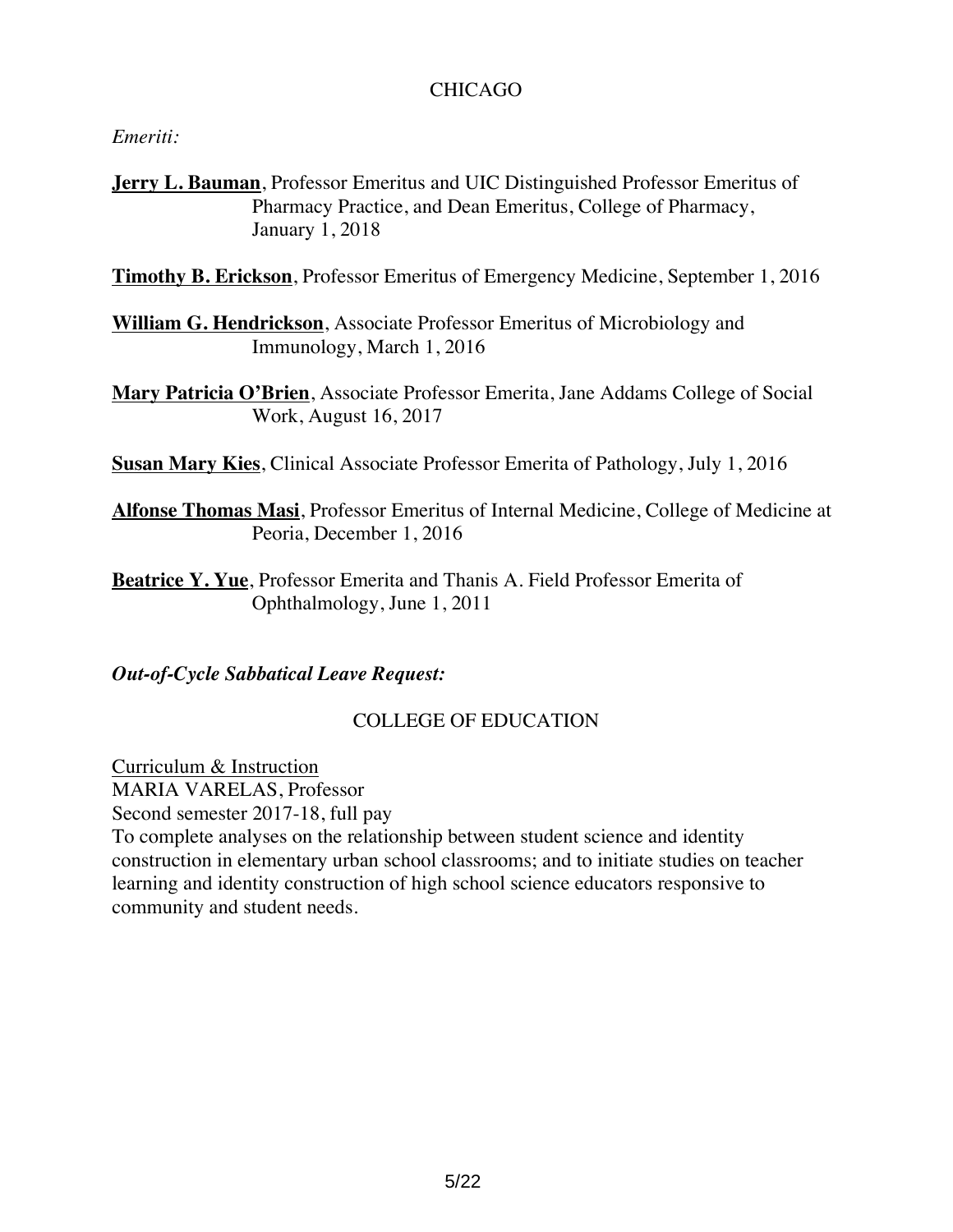#### Faculty New Hires Submitted to the Board on November 16, 2017 Springfield

|             |                       |                 |                      |         |                     | Service Begin |       |
|-------------|-----------------------|-----------------|----------------------|---------|---------------------|---------------|-------|
| Name        | Proposed UI Job Title | Appointing Unit | <b>Tenure Status</b> | Job FTE | Service Description | Date          | Salar |
| <b>None</b> |                       |                 |                      |         |                     |               |       |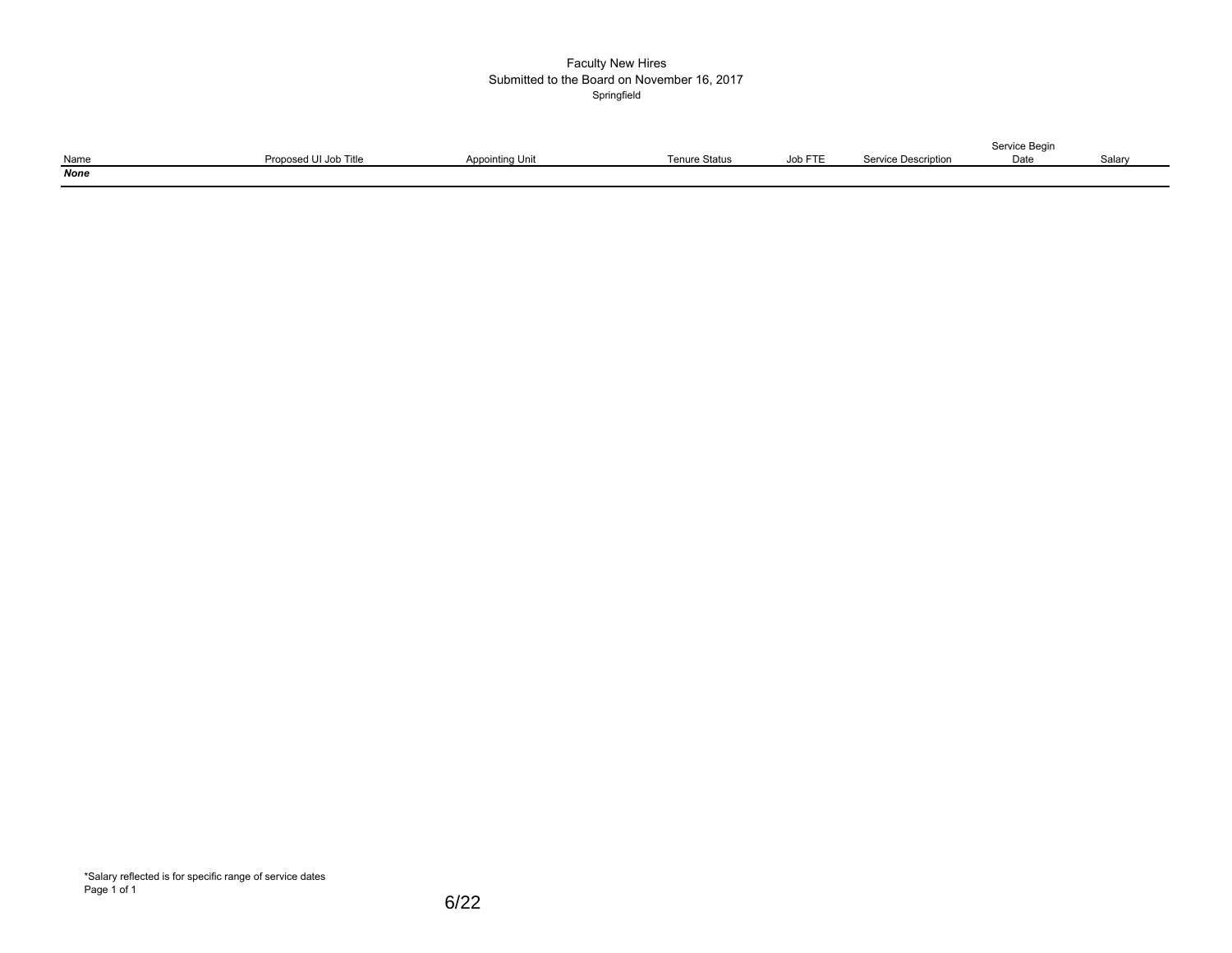# SPRINGFIELD

*Emeriti:*

**Leonard Branson**, Professor Emeritus of Accountancy, September 1, 2017

**Merrill "Ted" Mims**, Professor Emeritus of Computer Science, October 1, 2017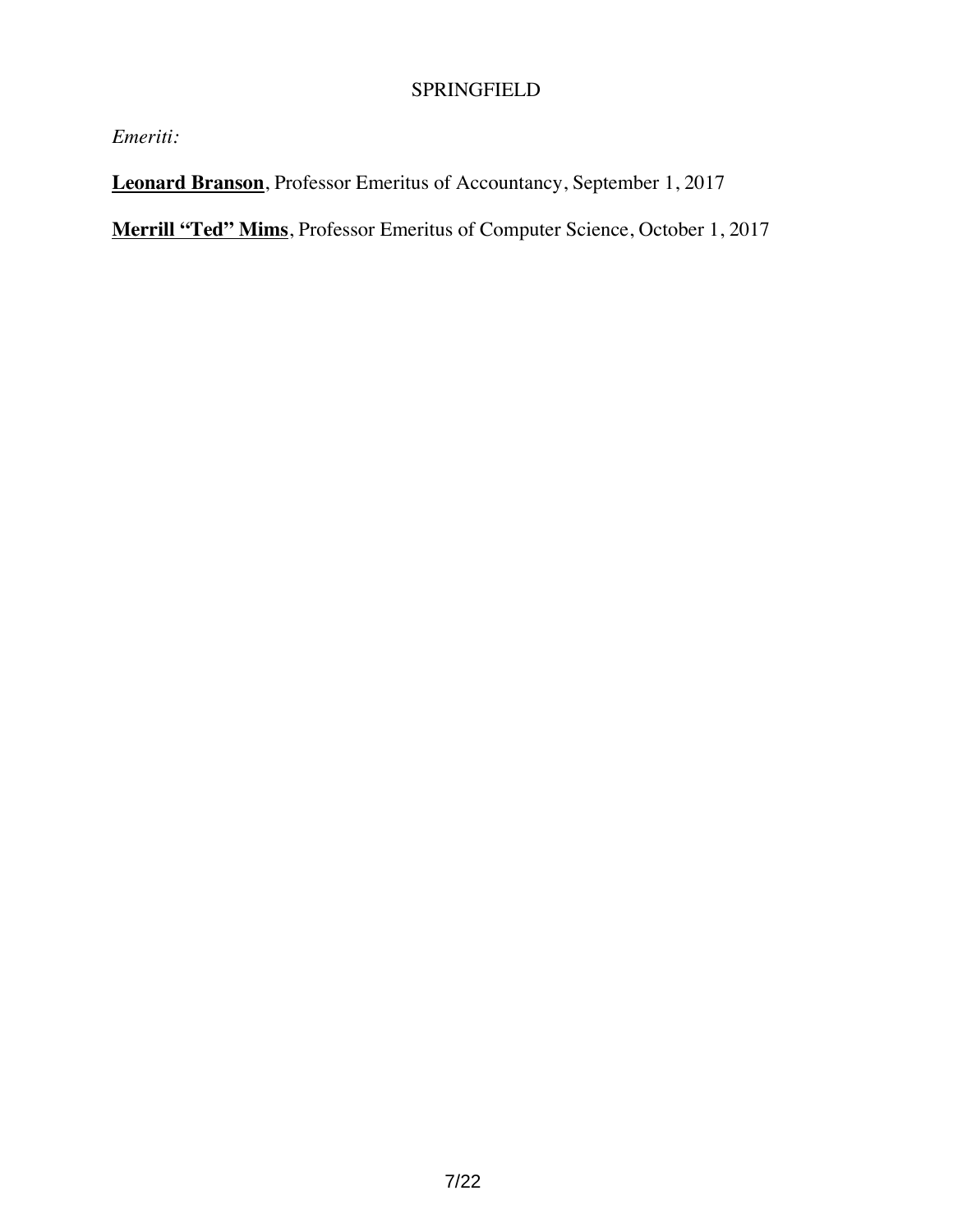# Faculty New Hires Submitted to the Board on November 16, 2017 System Offices

|             |                       |                 |                      |         |                     | Service Begin |        |
|-------------|-----------------------|-----------------|----------------------|---------|---------------------|---------------|--------|
| Name        | Proposed UI Job Title | Appointing Unit | <b>Tenure Status</b> | Job FTE | Service Description | Date          | Salary |
| <b>None</b> |                       |                 |                      |         |                     |               |        |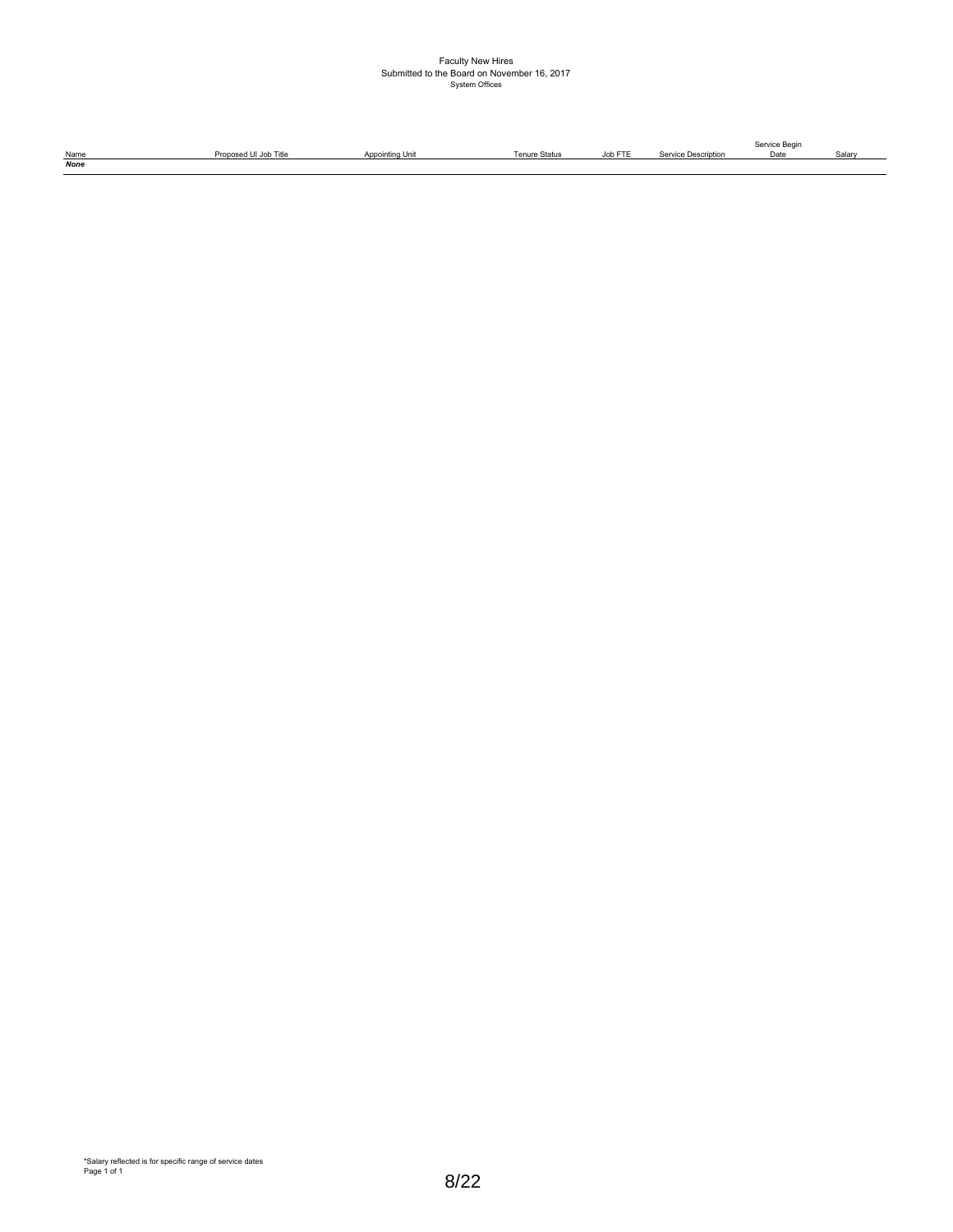#### Academic Professional New Hires Submitted to the Board on November 16, 2017 Urbana

| Name                                                                | Proposed UI Job Title | <b>Appointing Unit</b>                                 | <b>Tenure Status</b>     | Job FTE | Service Description      | Service Begin Date         | Salary            |
|---------------------------------------------------------------------|-----------------------|--------------------------------------------------------|--------------------------|---------|--------------------------|----------------------------|-------------------|
| <b>College of Agricultural, Consumer and Environmental Sciences</b> |                       |                                                        |                          |         |                          |                            |                   |
| Johnson, Rodney W.                                                  | Head                  | <b>Animal Sciences</b>                                 | Non-Tenured              | 0.00    | Twelve-Month             | 01/01/2018                 | \$21,000.00 /yr   |
| Johnson, Rodney W.                                                  | Professor             | <b>Animal Sciences</b>                                 | Summer Appointment*      | 1.00    | Salary for Period Stated | <b>TBD</b>                 | $$33,247.11$ /yr  |
| *Johnson, Rodney W.                                                 | Professor             | <b>Animal Sciences</b>                                 | <b>Indefinite Tenure</b> | 1.00    | Academic Year            | 01/01/2018                 | \$149,612.00 /yr  |
| Johnson, Rodney W.                                                  | Professor             | <b>Nutritional Sciences</b>                            | Non-Tenured              | 0.00    | Academic Year            | 08/16/2017                 | $$0.00$ /yr       |
| Johnson, Rodney W.                                                  | Department Affiliate  | Food Science and Human Nutrition                       | Non-Tenured              | 0.00    | Academic Year            | 08/16/2017                 | $$0.00$ /yr       |
| Johnson, Rodney W.                                                  | Professor             | Pathology, College of Medicine at Urbana-<br>Champaign | Non-Tenured              | 0.00    | Twelve-Month             | 08/16/2017                 | $$0.00$ /yr       |
|                                                                     |                       |                                                        |                          |         |                          | <b>Total Annual Salary</b> | $$203,859.11$ /yr |
| Office of the Vice Chancellor for Academic Affairs and Provost      |                       |                                                        |                          |         |                          |                            |                   |
| Sutton, Elizabeth A.                                                | <b>Director</b>       | Spurlock Museum                                        | Non-Tenured              | 1.00    | Twelve-Month             | 11/17/2017                 | \$130,000.00 /yr  |

\*For two months of service during each summer of appointment as Head, Chair or Director

\*Salary reflected is for specific range of service dates

\*\*\*Salary for one month of summer service during each summer of appointment as Head/Director Page 1 of 1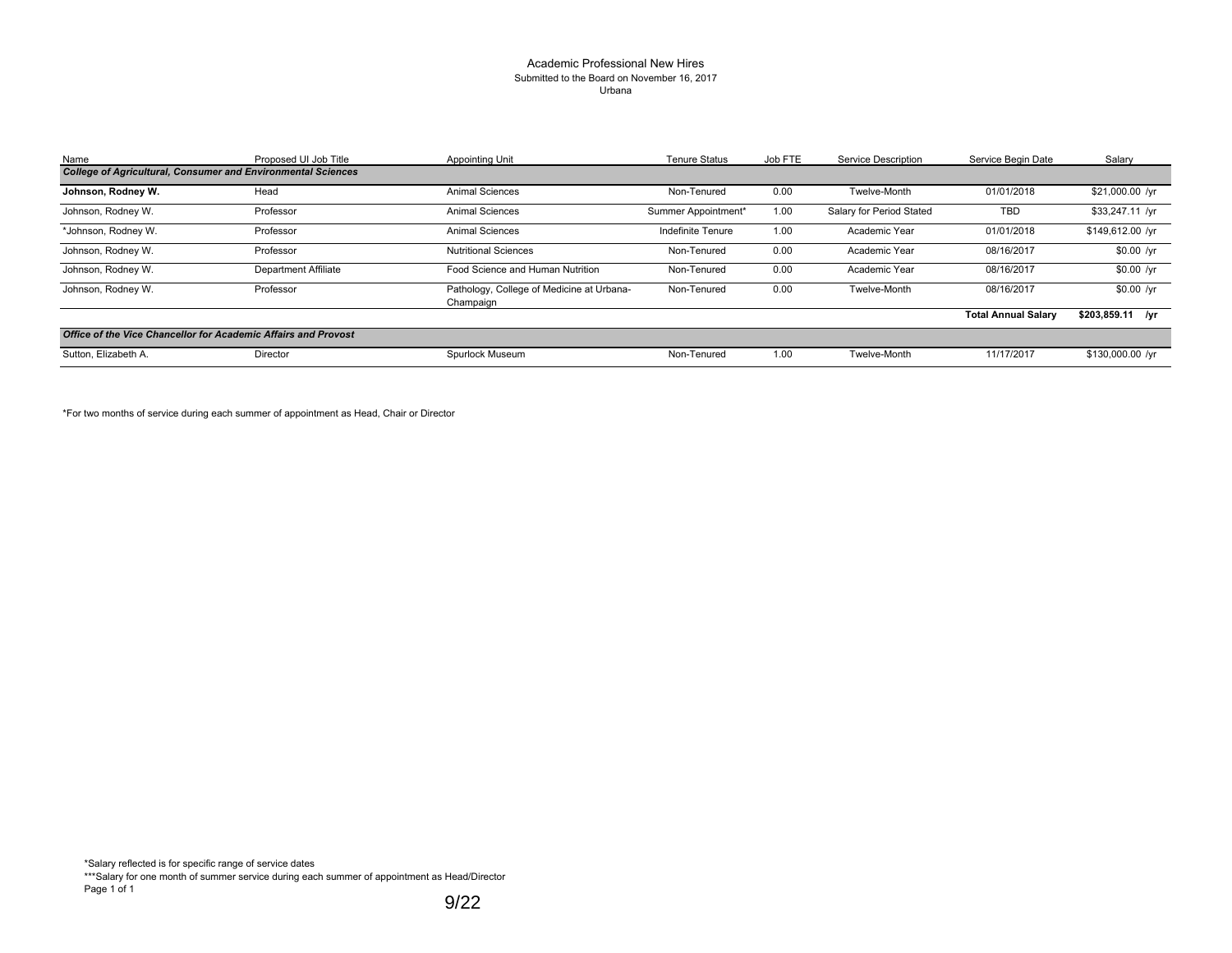#### Academic Professional New Hires Submitted to the Board on November 16, 2017 Chicago

| Name                                                           | Proposed UI Job Title                                                                                                                                | <b>Appointing Unit</b>                                                            | <b>Tenure Status</b> | Job FTE | Service Description | Service Begin Date         | Salary                        |
|----------------------------------------------------------------|------------------------------------------------------------------------------------------------------------------------------------------------------|-----------------------------------------------------------------------------------|----------------------|---------|---------------------|----------------------------|-------------------------------|
| <b>College of Business Administration</b>                      |                                                                                                                                                      |                                                                                   |                      |         |                     |                            |                               |
| Bassett, Gilbert W.                                            | Head                                                                                                                                                 | Finance                                                                           | Non-Tenured          | 0.75    | Academic Year       | 01/01/2018                 | \$161,249.54 /yr              |
| Bassett, Gilbert W.                                            | Director, International Center for Futures & Finance<br>Derivatives (ICFD)                                                                           |                                                                                   | Non-Tenured          | 0.25    | 12-Month            | 01/01/2018                 | \$55,833.85 /yr               |
|                                                                | Professor Emeritus                                                                                                                                   | Finance                                                                           | Non-Tenured          | 0.00    | Academic Year       | 01/01/2018                 | \$0.00 /yr                    |
|                                                                |                                                                                                                                                      |                                                                                   |                      |         |                     | <b>Total Annual Salary</b> | \$217,083.39 /yr              |
| Kirschenheiter, Michael                                        | Head                                                                                                                                                 | Accounting                                                                        | Non-Tenured          | 0.00    | Academic Year       | 11/17/2017                 | \$20,061.00 /yr               |
| *Kirschenheiter, Michael                                       | Professor                                                                                                                                            | Accounting                                                                        | Indefinite Tenure    | 1.00    | Academic Year       | 11/17/2017                 | \$247,697.91 /yr              |
|                                                                |                                                                                                                                                      |                                                                                   |                      |         |                     | <b>Total Annual Salary</b> | \$267,758.91 /yr              |
| University of Illinois Hospital and Health Sciences System     |                                                                                                                                                      |                                                                                   |                      |         |                     |                            |                               |
| Abu-Ghazalah, Mazin H.                                         | Senior Director, Patient Experience                                                                                                                  | Excellence and Experience Office                                                  | Non-Tenured          | 1.00    | 12-Month            | 11/20/2017                 | \$174,000.00 /yr              |
|                                                                |                                                                                                                                                      |                                                                                   |                      |         |                     |                            |                               |
| Major, Michele M.                                              | Chief Nursing Officer                                                                                                                                | <b>Hospital Administration</b>                                                    | Non-Tenured          | 1.00    | 12-Month            | 11/20/2017                 | \$320,000.00 /yr              |
|                                                                |                                                                                                                                                      |                                                                                   |                      |         |                     |                            |                               |
| Rao, Kalyan                                                    | Director of Behavioral Health                                                                                                                        | Mile Square Health Center                                                         | Non-Tenured          | 1.00    | 12-Month            | 11/20/2017                 | \$195,000.00 /yr              |
| <b>College of Medicine at Chicago</b>                          |                                                                                                                                                      |                                                                                   |                      |         |                     |                            |                               |
| *Tsoukas, Maria M.                                             | Associate Professor                                                                                                                                  | Dermatology                                                                       | Indefinite Tenure    | 0.40    | 12-Month            | 11/17/2017                 | \$110,000.00 /yr              |
| Tsoukas, Maria M.                                              | Physician Surgeon                                                                                                                                    | Dermatology                                                                       | Non-Tenured          | 0.60    | 12-Month            | 11/17/2017                 | \$165,000.00 /yr              |
| Tsoukas, Maria M.                                              | Director, Academic Programs                                                                                                                          | Dermatology                                                                       | Non-Tenured          | 0.00    | 12-Month            | 11/17/2017                 | \$30,000.00 /yr               |
| Tsoukas, Maria M.                                              | Head                                                                                                                                                 | Dermatology                                                                       | Non-Tenured          | 0.00    | 12-Month            | 11/17/2017                 | \$52,000.00 /yr               |
| Tsoukas, Maria M.                                              | Chief of Service                                                                                                                                     | Dermatology                                                                       | Non-Tenured          | 0.00    | 12-Month            | 11/17/2017                 | \$45,000.00 /yr               |
|                                                                |                                                                                                                                                      |                                                                                   |                      |         |                     | <b>Total Annual Salary</b> | \$402,000.00 /yr              |
|                                                                |                                                                                                                                                      |                                                                                   |                      |         |                     |                            |                               |
| Weine, Stevan M.                                               | Director of Global Medicine                                                                                                                          | Center for Global Health                                                          | Non-Tenured          | 0.00    | 12-Month            | 11/17/2017                 | \$68,000.00 /yr               |
| *Weine, Stevan                                                 | Professor                                                                                                                                            | Psychiatry                                                                        | Indefinite Tenure    | 1.00    | 12-Month            | 11/17/2017                 | \$221,197.00 /yr              |
| Weine, Stevan                                                  | Director, Genocide Project                                                                                                                           | Psychiatry                                                                        | Non-Tenured          | 0.00    | 12-Month            | 11/17/2017                 | \$16,440.00 /yr               |
|                                                                |                                                                                                                                                      |                                                                                   |                      |         |                     | <b>Total Annual Salary</b> | \$305,637.00 /yr              |
| <b>College of Medicine at Peoria</b>                           |                                                                                                                                                      |                                                                                   |                      |         |                     |                            |                               |
| Wynn, Kelvin E.                                                | Chair                                                                                                                                                | Family and Community Medicine                                                     | Non-Tenured          | 0.00    | 12-month            | 01/01/2018                 | \$28,683.82 /yr               |
| Wynn, Kelvin E.                                                | Associate Professor of Clinical Family<br>Practice                                                                                                   | Family and Community Medicine                                                     | Non-Tenured          | 50.00   | 12-month            | 01/01/2018                 | \$123,158.35 /yr              |
| Wynn, Kelvin E.                                                | Physician Surgeon                                                                                                                                    | Family and Community Medicine                                                     | Non-Tenured          | 50.00   | 12-month            | 01/01/2018                 | \$123,157.83 /yr              |
|                                                                |                                                                                                                                                      |                                                                                   |                      |         |                     | <b>Total Annual Salary</b> | \$275,000.00 /yr              |
| Office of the Provost and Vice Chancellor for Academic Affairs |                                                                                                                                                      |                                                                                   |                      |         |                     |                            |                               |
| Germain, Kimberly K.                                           | Director                                                                                                                                             | Vice Provost for Undergraduate Affairs,<br>Office of Special Scholarship Programs | Non-Tenured          | 1.00    | 12-Month            | 12/01/2017                 | \$81,000.00 /yr               |
| Office of the Vice Chancellor for Advancement                  |                                                                                                                                                      |                                                                                   |                      |         |                     |                            |                               |
| Korman, Caryn Ann                                              | Executive Director of UIC Alumni<br>Association                                                                                                      | Office of the Vice Chancellor for<br>Advancement                                  | Non-Tenured          | 1.00    | 12-Month            | 11/20/2017                 | \$140,000.00 /yr              |
| Office of the Vice Chancellor for Health Affairs               |                                                                                                                                                      |                                                                                   |                      |         |                     |                            |                               |
| Schwartz, David Eric                                           | Assistant Vice Chancellor for Health Affairs Vice Chancellor for Health Affairs<br>for Medical Liability and Liaison to<br><b>University Counsel</b> |                                                                                   | N/A                  | 0.00    | 12-Month            | 11/20/2017                 | \$ 18,000.00 /yr              |
| Schwartz, David Eric                                           | Physician Surgeon                                                                                                                                    | Administration, College of Medicine at                                            | N/A                  | 0.49    | 12-Month            | 08/16/2017                 | \$ 257,821.08 /yr             |
| Schwartz, David Eric                                           | Head                                                                                                                                                 | Anesthesiology, College of Medicine at                                            | N/A                  | 0.00    | 12-Month            | 08/16/2017                 | \$ 168,308.44 /yr             |
| Schwartz, David Eric                                           | <b>Clinical Professor</b>                                                                                                                            | Medicine, College of Medicine at Chicago                                          | N/A                  | 0.00    | 12-Month            | 08/16/2017                 | \$0.00 /yr                    |
| Schwartz, David Eric                                           | Physician Surgeon                                                                                                                                    | Administration, College of Medicine at                                            | N/A                  | 0.34    | 12-Month            | 08/16/2017                 | \$ 160,907.14 /yr             |
| Schwartz, David Eric                                           | Professor of Clinical Anesthesiology                                                                                                                 | Anesthesiology, College of Medicine at<br>Chicago                                 | N/A                  | 0.17    | 12-Month            | 08/16/2017                 | \$<br>16,713.21 /yr           |
| Schwartz, David Eric                                           | Co-Associate Dean for Clinical Affairs                                                                                                               | Administration, College of Medicine at<br>Chicago Office of the Dean              | N/A                  | 0.00    | 12-Month            | 08/16/2017                 | $\mathsf{s}$<br>65,000.09 /yr |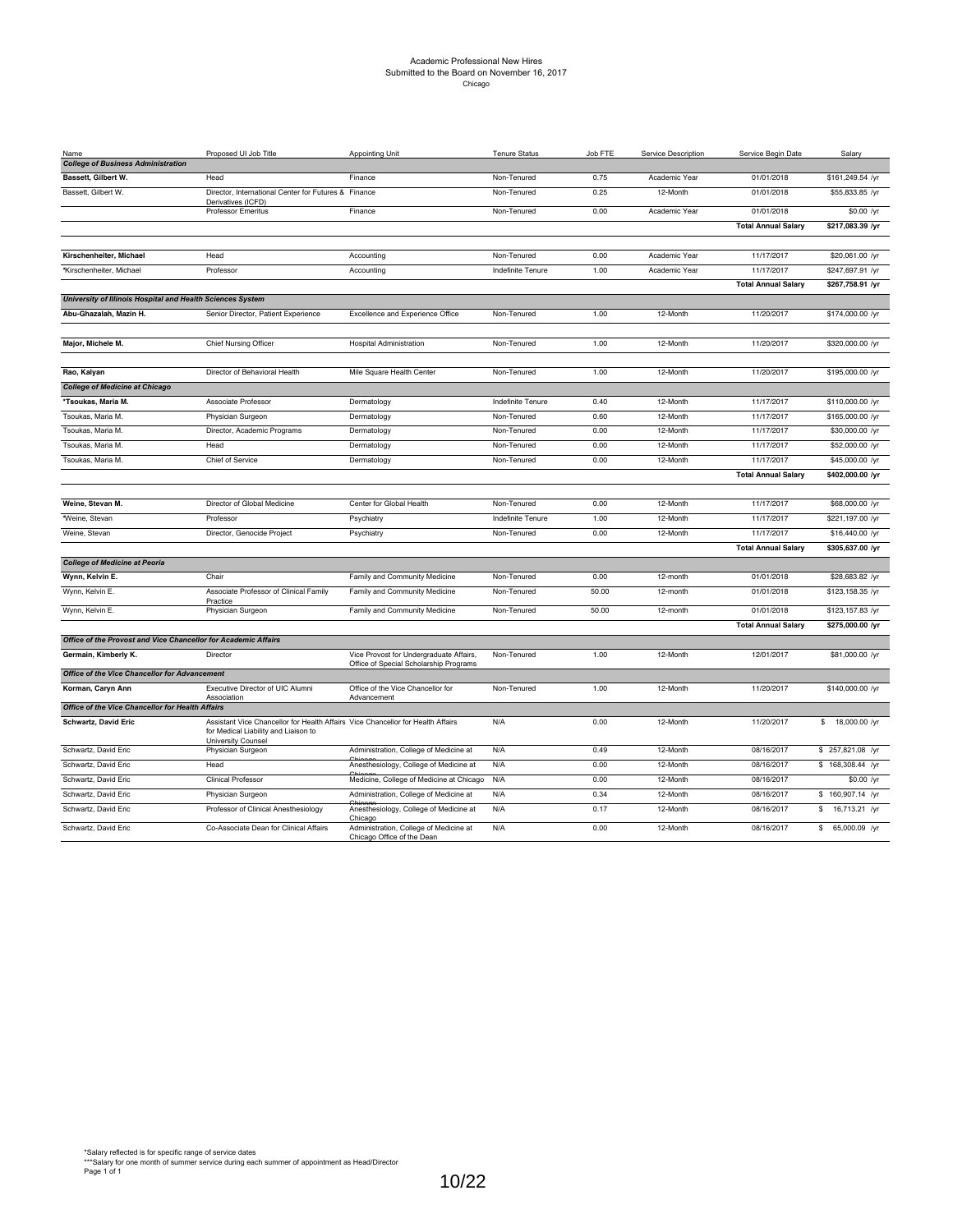#### Academic Professional New Hires Submitted to the Board on November 16, 2017 Springfield

| Name                                        | Proposed UI Job Title | Appointing Unit         | <b>Tenure Status</b> | Job FTE | Service Description | Service Begin Date         | Salary           |
|---------------------------------------------|-----------------------|-------------------------|----------------------|---------|---------------------|----------------------------|------------------|
| <b>College of Liberal Arts and Sciences</b> |                       |                         |                      |         |                     |                            |                  |
| <b>Braynov, Sviatoslav</b>                  | <b>Head Designate</b> | <b>Computer Science</b> | N/A                  | 0.00    | Academic Year       | 10/01/2017                 | $$11,508.00$ /yr |
| Braynov, Sviatoslav                         | Head                  | <b>Computer Science</b> | N/A                  | 0.00    | Academic Year       | 11/17/2017                 | \$11,508.00 /yr  |
| *Braynov, Sviatoslav                        | Associate Professor   | <b>Computer Science</b> | Indefinite Tenure    | 1.00    | Academic Year       | 08/16/2017                 | \$103,514.00 /yr |
|                                             |                       |                         |                      |         |                     | <b>Total Annual Salary</b> | \$115,022.00 /yr |

\*Salary reflected is for specific range of service dates

\*\*\*Salary for one month of summer service during each summer of appointment as Head/Director Page 1 of 1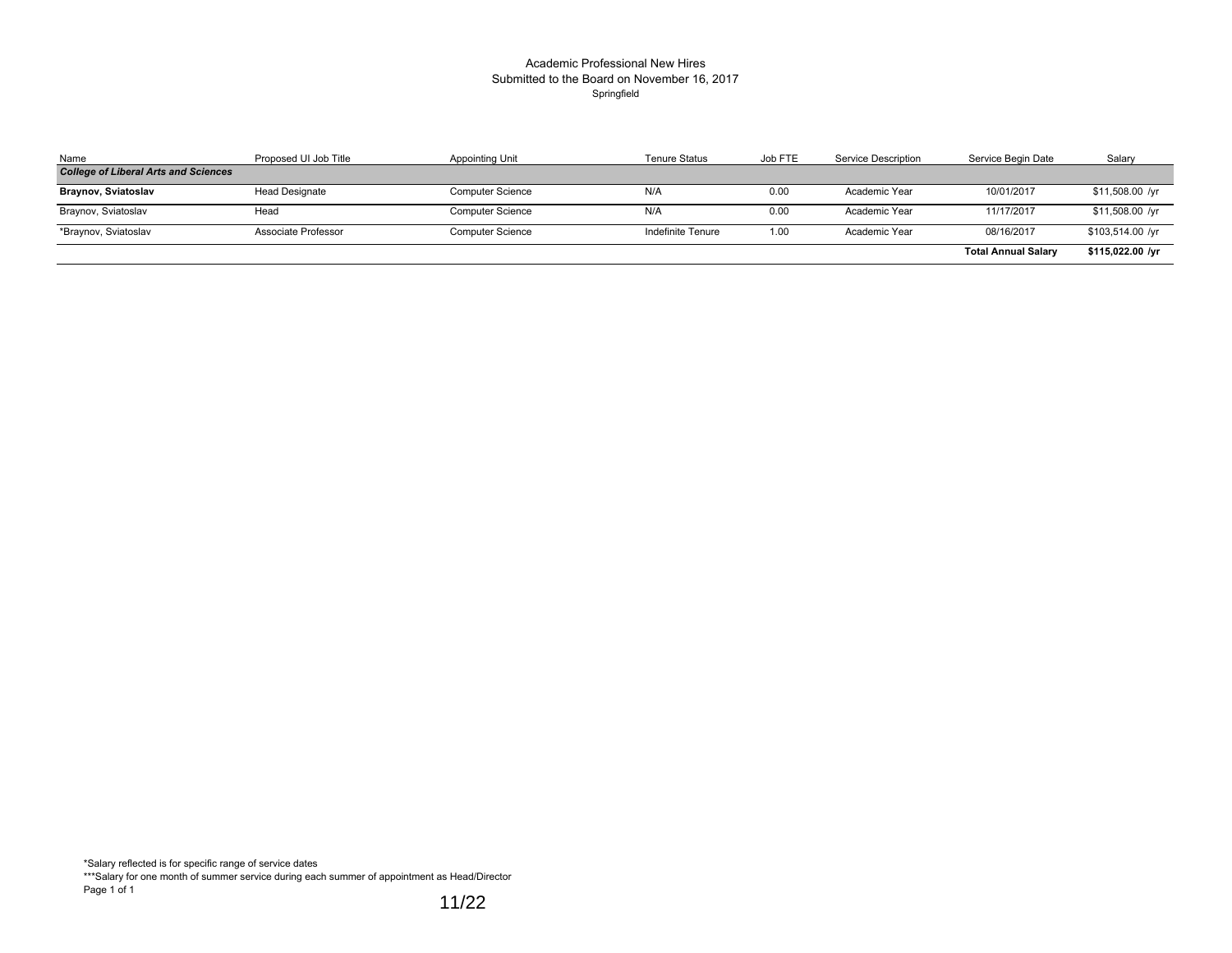# Academic Professional New Hires Submitted to the Board on November 16, 2017 System Offices

| Name                                             | Proposed UI Job Title                                                | Appointing Unit                     | <b>Tenure Status</b> | Job FTE | Service Description | Service Begin<br>Date | Salary         |  |
|--------------------------------------------------|----------------------------------------------------------------------|-------------------------------------|----------------------|---------|---------------------|-----------------------|----------------|--|
| <b>Office of Business and Financial Services</b> |                                                                      |                                     |                      |         |                     |                       |                |  |
| Benson, Shelly L.                                | Senior Director                                                      | <b>UIUC Government Costing</b>      | N/A                  | 1.00    | 12-Month            | 11/20/2017            | 145,000.00 /yr |  |
| <b>Office of System Human Resource Services</b>  |                                                                      |                                     |                      |         |                     |                       |                |  |
| Foster, Angela M.                                | Director                                                             | System Human Resource Services      | N/A                  | 1.00    | 12-Month            | 11/20/2017            | 120,000.00 /yr |  |
|                                                  | Office of the Vice President for Economic Development and Innovation |                                     |                      |         |                     |                       |                |  |
| Augustine, Anthony, III                          | Associate Vice President                                             | Economic Development and Innovation | N/A                  | 1.00    | 12-Month            | 11/20/2017            | 199,500.00 /yr |  |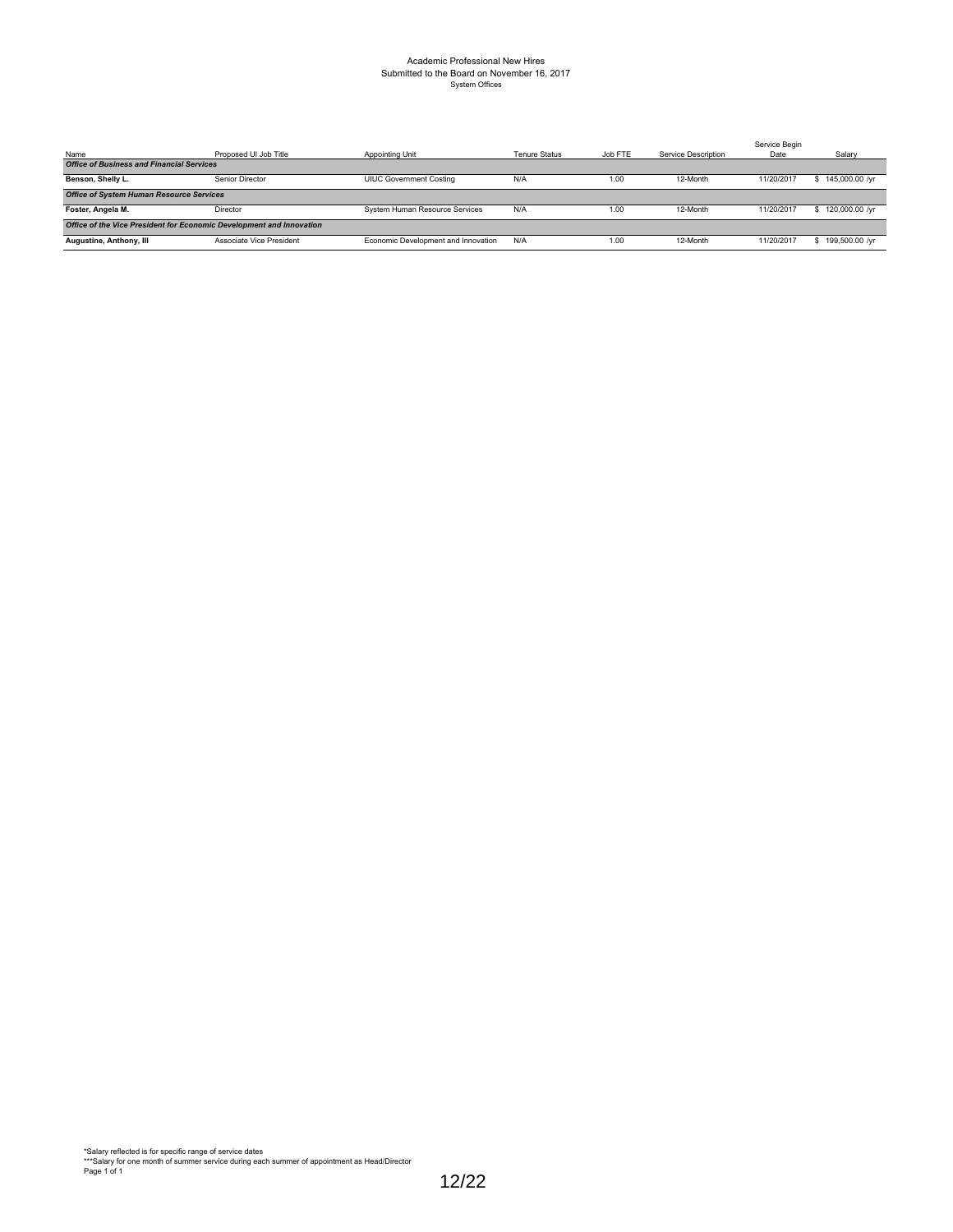### **DIVISION OF INTERCOLLEGIATE ATHLETICS November 2017**

#### *Urbana-Champaign*

**Renee S. Slone**, Head Varsity Coach, Women's Golf, Division of Intercollegiate Athletics, Urbana-Champaign, non-tenured, on Athletics Year-Round service basis, with a new multi-year agreement, on 100 percent time, effective November 17, 2017, through August 15, 2020, with the below compensation and an incentive compensation schedule to be incorporated. In addition, for service as Head Women's Golf Coach, for any women's golf camps and clinics operated by the University, Coach Slone will receive 90 percent of the net profit of the camps and clinics. Funding is provided from non-appropriated institutional funds in the Division of Intercollegiate Athletics operating budget.

| Contract Year                      | <b>Annual Base Salary</b> |
|------------------------------------|---------------------------|
| Effective Date $-$ August 15, 2018 | \$84,000                  |
| August 16, 2018 – August 15, 2019  | \$86,500                  |
| August 16, 2019 – August 15, 2020  | \$89,000                  |

Former Position: Head Varsity Coach, Women's Golf, Division of Intercollegiate Athletics, University of Illinois at Urbana-Champaign (since 2006)

Education: University of Illinois at Urbana-Champaign, B.S., 2002

**Justin Edward Spring**, Head Varsity Coach, Men's Gymnastics, Division of Intercollegiate Athletics, Urbana-Champaign, non-tenured, on Athletics Year-Round service basis, with a new multi-year agreement, on 100 percent time, effective November 17, 2017, through August 15, 2020, with the below compensation and an incentive compensation schedule to be incorporated. In addition, for service as Head Men's Gymnastics Coach, for any men's gymnastics camps and clinics operated by the University, Coach Spring will receive 90 percent of the net profit of the camps and clinics. Funding is provided from non-appropriated institutional funds in the Division of Intercollegiate Athletics operating budget.

| Contract Year                      | <b>Annual Base Salary</b> |
|------------------------------------|---------------------------|
| August 16, 2017 – August 15, 2018* | \$94,778                  |
| August 16, 2018 – August 15, 2019  | \$110,000                 |
| August 16, 2019 – August 15, 2020  | \$115,000                 |

\*Current Salary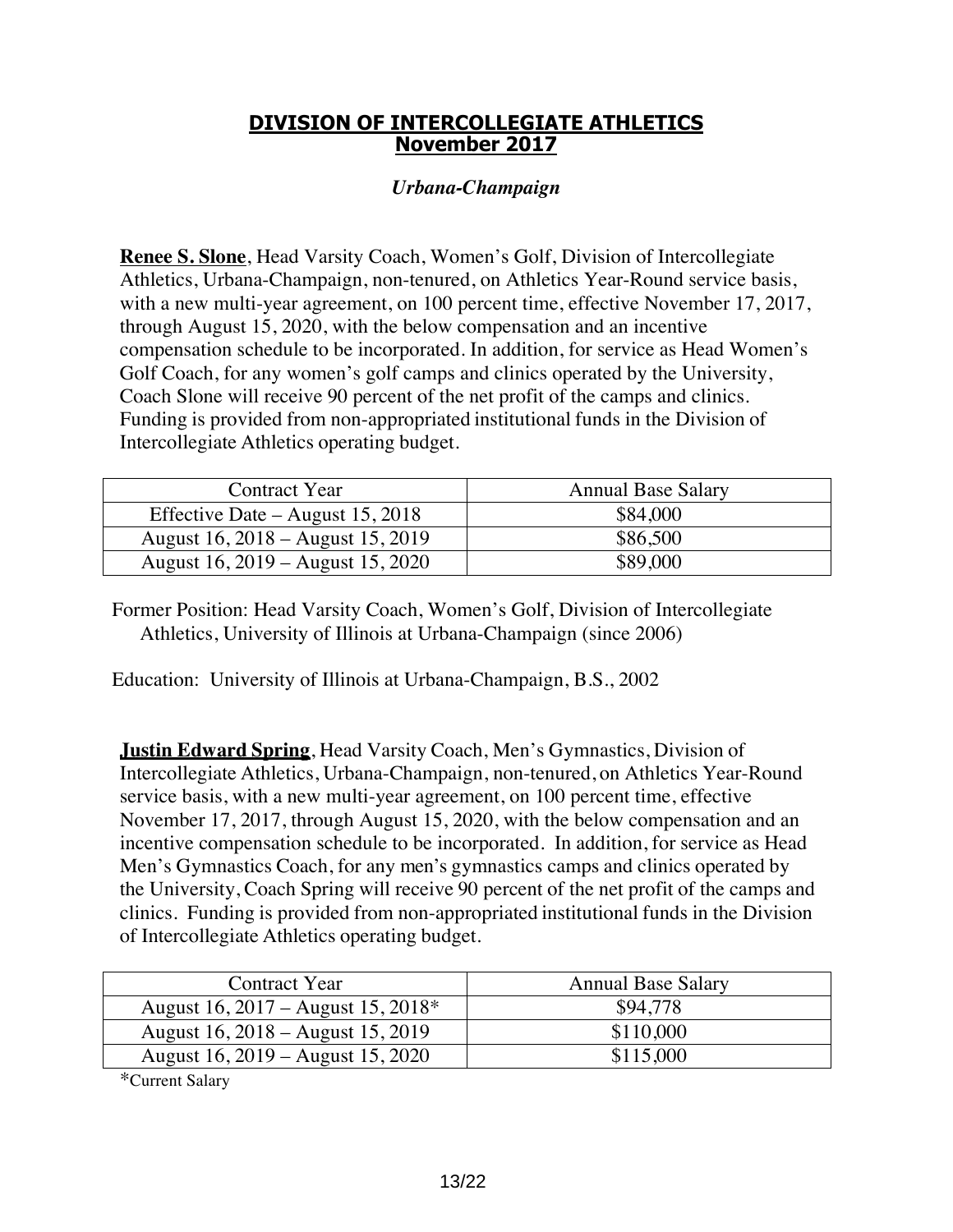Former Position: Head Varsity Coach, Men's Gymnastics, Division of Intercollegiate Athletics, University of Illinois at Urbana-Champaign (since 2010)

Education: University of Illinois at Urbana-Champaign, B.A., 2006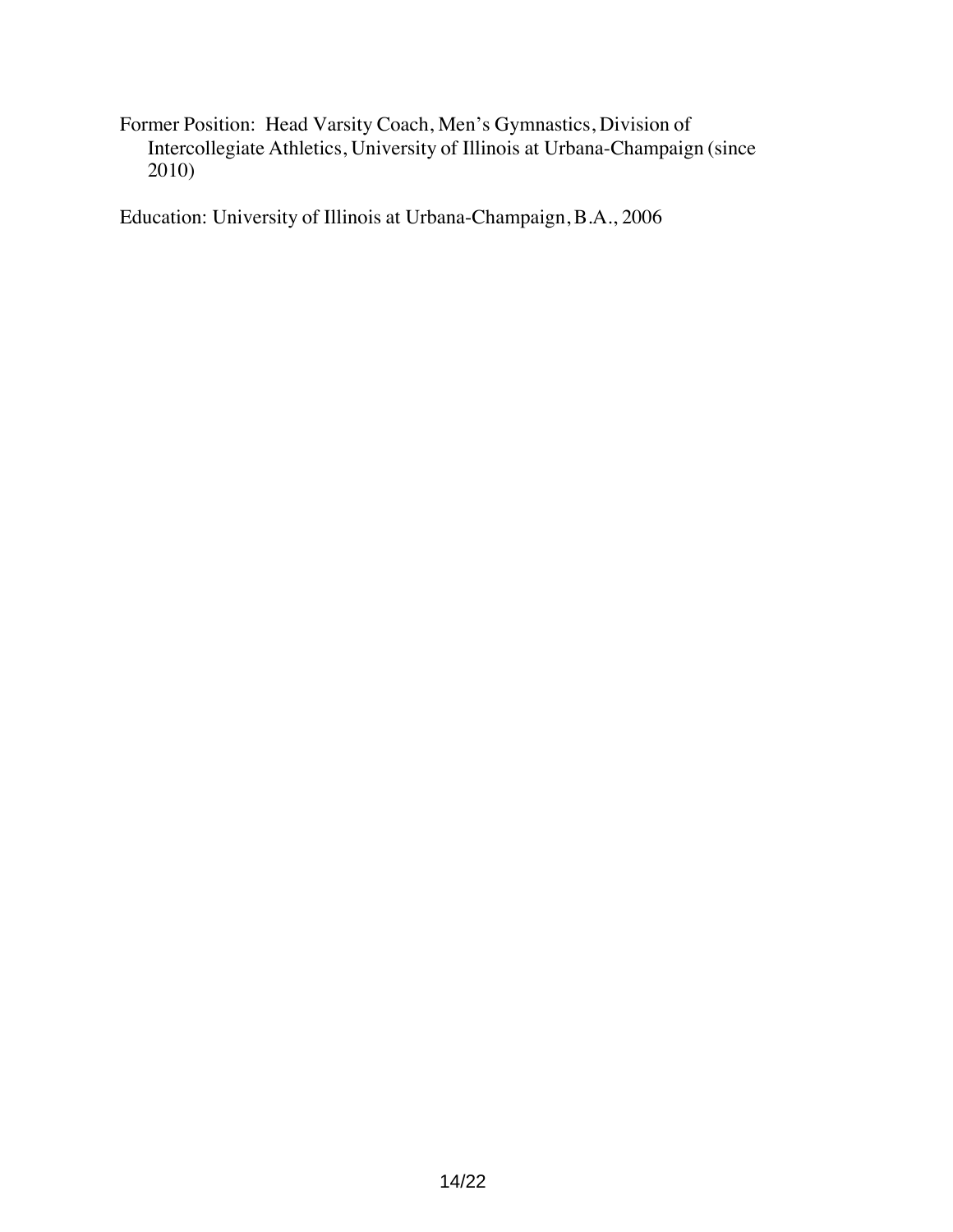### ADDENDUM Faculty New Hires November 2017 Urbana

| Name<br><b>College of Agricultural, Consumer and Environmental Sciences</b> | Proposed UI Job Title                                                       | <b>Appointing Unit</b>                                       | <b>Tenure Status</b> | Job FTE | Service Description              | Service Begin Date         | Salary                              | Previously<br>approved        |
|-----------------------------------------------------------------------------|-----------------------------------------------------------------------------|--------------------------------------------------------------|----------------------|---------|----------------------------------|----------------------------|-------------------------------------|-------------------------------|
| Margenot, Andrew John J.                                                    | <b>Assistant Professor</b>                                                  | Crop Sciences                                                | Probationary, Yr 1   | 1.00    | Academic Year                    | 08/16/2017                 | \$82,000.00 /yr                     | <b>July 2017</b>              |
|                                                                             |                                                                             |                                                              |                      |         |                                  |                            |                                     |                               |
| <u>*Robe, Michel <del>A.</del> Andre</u>                                    | Professor                                                                   | Agricultural and Consumer Economics                          | Indefinite Tenure    | 1.00    | Academic Year                    | 08/16/2017                 | \$205,000.00 /yr                    | May 2017                      |
| Robe, Michel A. Andre                                                       | Clearing Corporation Foundation Endowed Agricultural and Consumer Economics |                                                              | Non-Tenured          | 0.00    | Academic Year                    | 08/16/2017                 | \$20,000.00 /yr                     | May 2017                      |
|                                                                             | Professor in Derivatives Trading                                            |                                                              |                      |         |                                  | <b>Total Annual Salary</b> | \$225,000.00 /yr                    |                               |
| <b>College of Applied Health Sciences</b>                                   |                                                                             |                                                              |                      |         |                                  |                            |                                     |                               |
| Konopka, Adam R. Richard                                                    | Assistant Professor                                                         | Kinesiology and Community Health                             | Probationary, Yr 1   | 1.00    | Academic Year                    | 08/16/2017                 | \$75,000.00 /yr                     | Mar 2017                      |
|                                                                             |                                                                             |                                                              |                      |         |                                  |                            |                                     |                               |
| Mejía, Shannon L                                                            | <b>Assistant Professor</b>                                                  | Kinesiology and Community Health                             | Probationary, Yr 1   | 1.00    | Academic Year                    | 08/16/2017                 | \$75,000.00 /yr                     | <b>July 2017</b>              |
|                                                                             |                                                                             |                                                              |                      |         |                                  |                            |                                     |                               |
| <b>Monson, Brian B.</b>                                                     | <b>Assistant Professor</b>                                                  | Speech and Hearing Science                                   | Probationary, Yr 1   | 1.00    | Academic Year                    | 08/16/2017                 | \$85,000.00 /yr                     | <b>July 2017</b>              |
| <b>College of Business</b>                                                  |                                                                             |                                                              |                      |         |                                  |                            |                                     |                               |
| <b>Mendoza, Kimberly Kuta</b>                                               | Assistant Professor                                                         | Accountancy                                                  | Probationary, Yr 1   | 1.00    | Academic Year                    | 09/08/2017                 | \$215,000.00 /yr                    | Sept 2017                     |
| <b>College of Education</b>                                                 |                                                                             |                                                              |                      |         |                                  |                            |                                     |                               |
| <b>Biggs, Elizabeth E</b>                                                   | Assistant Professor                                                         | Special Education                                            | Summer Appointment   | 1.00    | Salary for Period Stated         | 07/16/2017 - 08/15/2017    | \$7,777.78                          | May 2017                      |
| Biggs, Elizabeth                                                            | <b>Assistant Professor</b>                                                  | Special Education                                            | Probationary, Yr 1   | 1.00    | Academic Year                    | 08/16/2017                 | \$70,000.00 /yr                     | May 2017                      |
|                                                                             |                                                                             |                                                              |                      |         |                                  |                            |                                     |                               |
| Napolitano, Christopher M. Michael                                          | <b>Assistant Professor</b>                                                  | <b>Educational Psychology</b>                                | Probationary, Yr 1   | 1.00    | Academic Year                    | 08/16/2017                 | \$75,000.00 /yr                     | May 2017                      |
| <b>College of Engineering</b>                                               |                                                                             |                                                              |                      |         |                                  |                            |                                     |                               |
|                                                                             | <b>Assistant Professor</b>                                                  |                                                              |                      |         |                                  |                            |                                     |                               |
| Fletcher, Christopher W. Wardlaw                                            |                                                                             | Computer Science                                             | Probationary, Yr 1   | 1.00    | Academic Year                    | 08/16/2017                 | \$102,500.00 /yr                    | Sept 2016<br>Sept 2017        |
| Fletcher, Christopher W. Wardlaw                                            | <b>Assistant Professor</b>                                                  | <b>Electrical and Computer Engineering</b>                   | Non-Tenured          | 0.00    | 12-month<br><b>Academic Year</b> | 08/16/2017                 | \$0.00 /yr                          | Sept 2016<br>Sept 2017        |
|                                                                             |                                                                             |                                                              |                      |         |                                  | <b>Total Annual Salary</b> | \$102,500.00 /yr                    |                               |
|                                                                             |                                                                             |                                                              |                      |         |                                  |                            |                                     |                               |
| *Nie, Shuming                                                               | Professor                                                                   | Bioengineering                                               | Indefinite Tenure    | 1.00    | Academic Year                    | 08/16/2017<br>09/01/2017   | \$244,294.00 /yr                    | <b>July 2017</b>              |
| Nie, Shuming                                                                | Grainger Distinguished Chair in<br>Bioengineering                           | Bioengineering                                               | Non-Tenured          | 0.00    | Academic Year                    | 08/16/2017<br>09/01/2017   | \$7,500.00 /yr                      | <b>July 2017</b>              |
| Nie, Shuming                                                                | Professor                                                                   | <b>Electrical and Computer Engineering</b>                   | Non-Tenured          | 0.00    | Academic Year                    | 08/16/2017<br>09/01/2017   | \$0.00 /yr                          | <b>July 2017</b>              |
| Nie, Shuming                                                                | Professor                                                                   | Micro and Nanotechnology Laboratory                          | Non-Tenured          | 0.00    | Academic Year                    | 08/16/2017<br>09/01/2017   | \$0.00 /yr                          | <b>July 2017</b>              |
|                                                                             |                                                                             |                                                              |                      |         |                                  | <b>Total Annual Salary</b> | \$251,794.00 /yr                    |                               |
| <b>College of Liberal Arts and Sciences</b>                                 |                                                                             |                                                              |                      |         |                                  |                            |                                     |                               |
| Dolezal, Adam G. Gregory                                                    | Assistant Professor                                                         | Entomology, School of Integrative Biology                    | Initial/Partial Term | 1.00    | Academic Year                    | 11/01/2017                 | \$77,000.00 /yr                     | <b>July 2017</b>              |
| Dolezal, Adam G. Gregory                                                    | <b>Assistant Professor</b>                                                  | Entomology, School of Integrative Biology Probationary, Yr 1 |                      | 1.00    | Academic Year                    | 08/16/2018                 | \$77,000.00 /yr                     | <b>July 2017</b>              |
|                                                                             |                                                                             |                                                              |                      |         |                                  |                            |                                     |                               |
| Gallagher, John R.                                                          | Assistant Professor                                                         | English                                                      | Probationary, Yr 1   | 1.00    | Academic Year                    | 08/16/2017                 | \$69,000.00 /yr<br>\$69,611.90      | <b>July 2017</b><br>Sept 2017 |
|                                                                             |                                                                             |                                                              |                      |         |                                  |                            |                                     |                               |
| Han, Hee-Sun Hee Sun                                                        | <b>Assistant Professor</b>                                                  | Chemistry                                                    | Probationary, Yr 1   | 1.00    | Academic Year                    | 09/08/2017                 | 83,000.00 /yr                       | Sept 2017                     |
|                                                                             |                                                                             |                                                              |                      |         |                                  |                            |                                     |                               |
| Jones, Jamie L.                                                             | Assistant Professor                                                         | English                                                      | Probationary, Yr 1   | 1.00    | Academic Year                    | 08/16/2017                 | \$69,000.00 /yr                     | <b>July 2017</b>              |
|                                                                             |                                                                             |                                                              |                      |         |                                  |                            | \$69,611.90                         |                               |
| Levinstein, Benjamin A.                                                     | Assistant Professor                                                         | Philosophy                                                   | Probationary, Yr 1   | 1.00    | Academic Year                    | 08/16/2017                 | \$70,000.00 /yr                     |                               |
|                                                                             |                                                                             |                                                              |                      |         |                                  |                            |                                     |                               |
| Linders, Daniël Hemant                                                      | Assistant Professor                                                         | Mathematics                                                  | Probationary, Yr 1   | 1.00    | Academic Year                    | 08/16/2017                 | \$90,000.00 /yr                     | <b>July 2017</b>              |
|                                                                             |                                                                             |                                                              |                      |         |                                  | 09/01/2017<br>08/22/2017   |                                     | Sept 2017                     |
|                                                                             |                                                                             |                                                              |                      |         |                                  |                            |                                     |                               |
| Prorok, Alyssa K. Kathleen                                                  | Assistant Professor                                                         | <b>Political Science</b>                                     | Probationary, Yr 2   | 1.00    | Academic Year                    | 08/16/2017                 | \$85,500.00 /yr May 2017            |                               |
|                                                                             |                                                                             |                                                              |                      |         |                                  |                            |                                     |                               |
| Sayadi, Taraneh                                                             | <b>Assistant Professor</b>                                                  | <b>Mathematics</b>                                           | Probationary, Yr 1   | 4.00    | <b>Academic Year</b>             | 08/16/2016                 | $$90,000.00 \, \text{Ar}$ July 2016 |                               |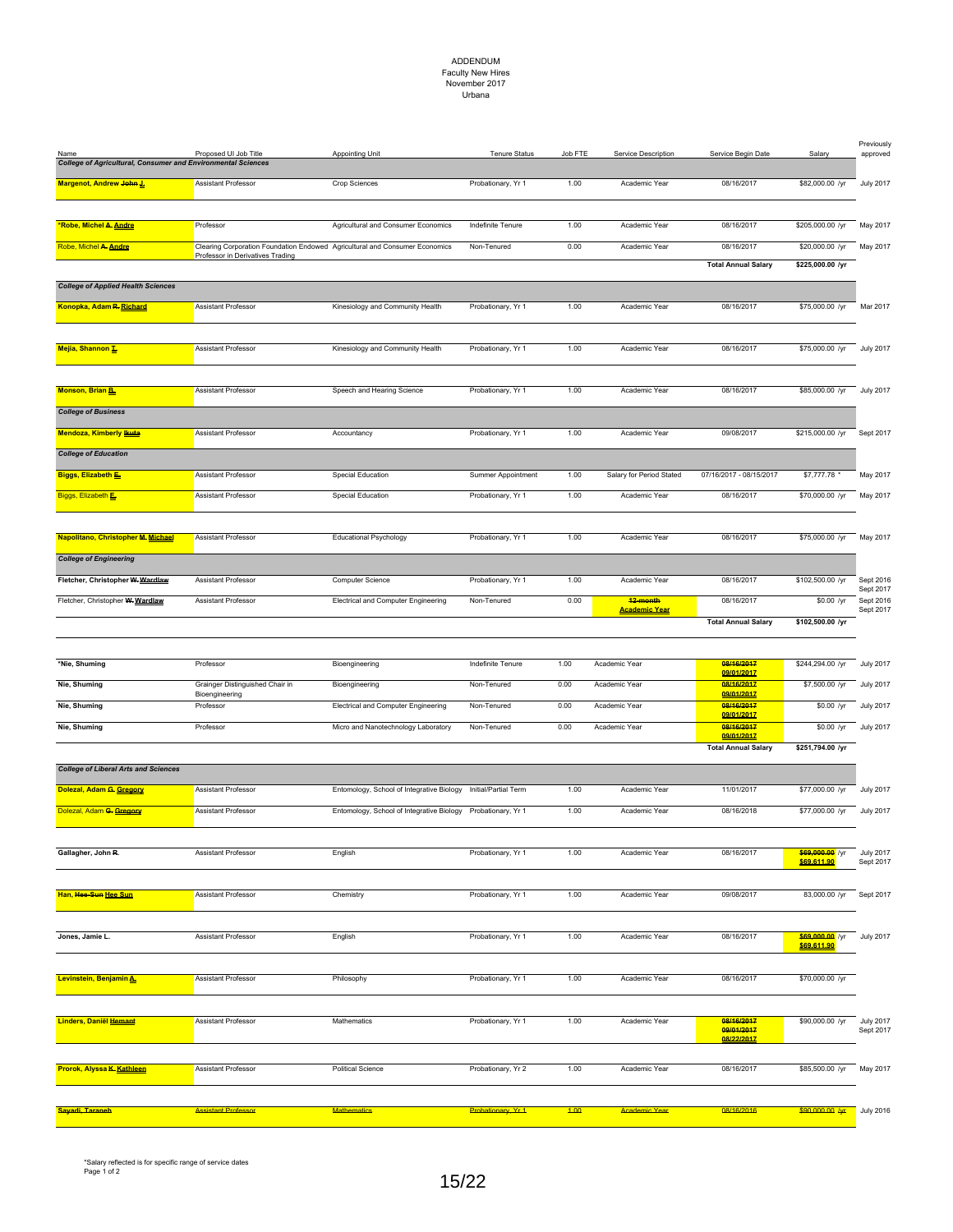### ADDENDUM Faculty New Hires November 2017 Urbana

| Name                                  | Proposed UI Job Title                           | Appointing Unit                                                                                                                                   | <b>Tenure Status</b>      | Job FTE | Service Description             | Service Begin Date         | Salary           | Previously<br>approved |
|---------------------------------------|-------------------------------------------------|---------------------------------------------------------------------------------------------------------------------------------------------------|---------------------------|---------|---------------------------------|----------------------------|------------------|------------------------|
| Savadi, Taraneh                       | <b>Affiliate</b>                                | Center for Extreme Scale Computation.<br><b>National Center for Supercomputer</b><br>Applications, Office of the Vice Chancellor-<br>for Research | Non-Tenurad               | 0.00    | <b>Academic Vear</b>            | 08/16/2016                 | \$0.00 Am        | <b>July 2016</b>       |
|                                       |                                                 |                                                                                                                                                   |                           |         |                                 | <b>Total Annual Salary</b> | \$90,000.00 /yr  |                        |
| Yeh, Chen                             | <b>Assistant Professor</b>                      | <b>Economics</b>                                                                                                                                  | <b>Summer Appointment</b> | 4.00    | <b>Salary for Period Stated</b> | 08/07/2017 - 08/15/2017    | \$4,843,43 ≛     | <b>July 2017</b>       |
|                                       |                                                 |                                                                                                                                                   |                           |         |                                 |                            |                  |                        |
| Yeh, Chen                             | <b>Assistant Professor</b>                      | Economics                                                                                                                                         | Probationary, Yr 1        | 1.00    | Academic Year                   | 08/16/2017                 | \$137,000.00 /yr | <b>July 2017</b>       |
| <b>University Library</b>             |                                                 |                                                                                                                                                   |                           |         |                                 |                            |                  |                        |
| <b>Becks, Courtney Ann</b>            | <b>Assistant Professor</b>                      | University Library                                                                                                                                | Probationary, Yr 1        | 1.00    | 12-Month                        | 09/08/2017                 | \$61,500.00 /yr  | Sept 2017              |
| <b>Becks, Courtney Ann</b>            | African American Studies Librarian              | University Library                                                                                                                                | Non-Tenured               | 0.00    | 12-Month                        | 09/08/2017                 | $$0.00$ /yr      | Sept 2017              |
|                                       |                                                 |                                                                                                                                                   |                           |         |                                 | <b>Total Annual Salary</b> | \$61,500.00 /yr  |                        |
|                                       |                                                 |                                                                                                                                                   |                           |         |                                 |                            |                  |                        |
| Doskey, Adam Vincent V.               | <b>Assistant Professor</b>                      | University Library                                                                                                                                | Probationary, Yr 1        | 1.00    | 12-Month                        | 09/08/2017                 | \$55,000.00 /yr  | Sept 2017              |
| Doskey, Adam Vincent V.               | Curator of Rare Books and Manuscripts           | University Library                                                                                                                                | Non-Tenured               | 0.00    | 12-Month                        | 09/08/2017                 | $$0.00$ /yr      | Sept 2017              |
|                                       |                                                 |                                                                                                                                                   |                           |         |                                 | <b>Total Annual Salary</b> | \$55,000.00 /yr  |                        |
|                                       |                                                 |                                                                                                                                                   |                           |         |                                 |                            |                  |                        |
| <b>Martin, Piper A.</b>               | <b>Assistant Professor</b>                      | University Library                                                                                                                                | Initial/Partial Term      | 1.00    | Twelve-Month                    | 07/14/2017                 | \$60,000.00 /yr  | <b>July 2017</b>       |
| Martin, Piper A.                      | Reference Services and Instruction<br>Librarian | University Library                                                                                                                                | Non-Tenured               | 0.00    | Twelve-Month                    | 07/14/2017                 | $$0.00$ /yr      | <b>July 2017</b>       |
| Martin, Piper A.                      | <b>Assistant Professor</b>                      | University Library                                                                                                                                | Probationary, Yr 1        | 1.00    | Twelve-Month                    | 08/16/2017                 | \$60,000.00 /yr  | <b>July 2017</b>       |
|                                       |                                                 |                                                                                                                                                   |                           |         |                                 | <b>Total Annual Salary</b> | \$60,000.00 /yr  |                        |
| <b>College of Veterinary Medicine</b> |                                                 |                                                                                                                                                   |                           |         |                                 |                            |                  |                        |
| Nanjappa, Somashekarappa G. Gowda     | Assistant Professor of Immunology               | Pathobiology                                                                                                                                      | Probationary, Yr 1        | 1.00    | Academic Year                   | 08/16/2017                 | \$91,000.00 /vr  | <b>July 2017</b>       |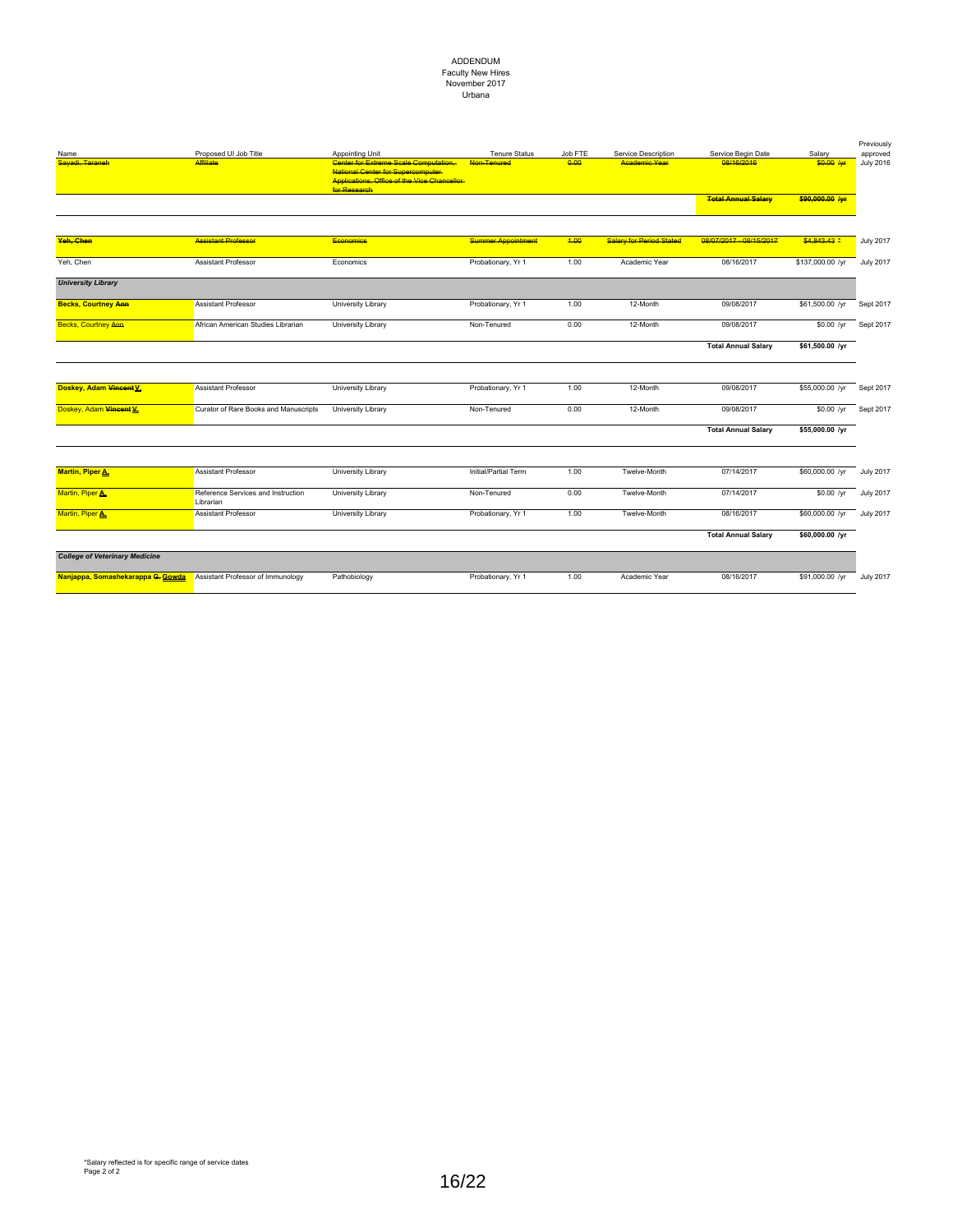### ADDENDUM November 2017

# Chicago Emeriti

**Paula Allen-Meares**, John Corbally Presidential Professor Emerita, Office of the Chancellor, January 1, **2018 2017**

Springfield Sabbatical

# COLLEGE OF BUSINESS AND MANAGEMENT

Department of Business Administration

JORGE VILLEGAS, Associate Professor

Second semester **2017-2018 2018-2019**, full pay

To study how health and risk literacy impact patients' engagement after exposure to decision-making aids using experimental and qualitative methods. This project is relevant for basic and applied research in the health care sector.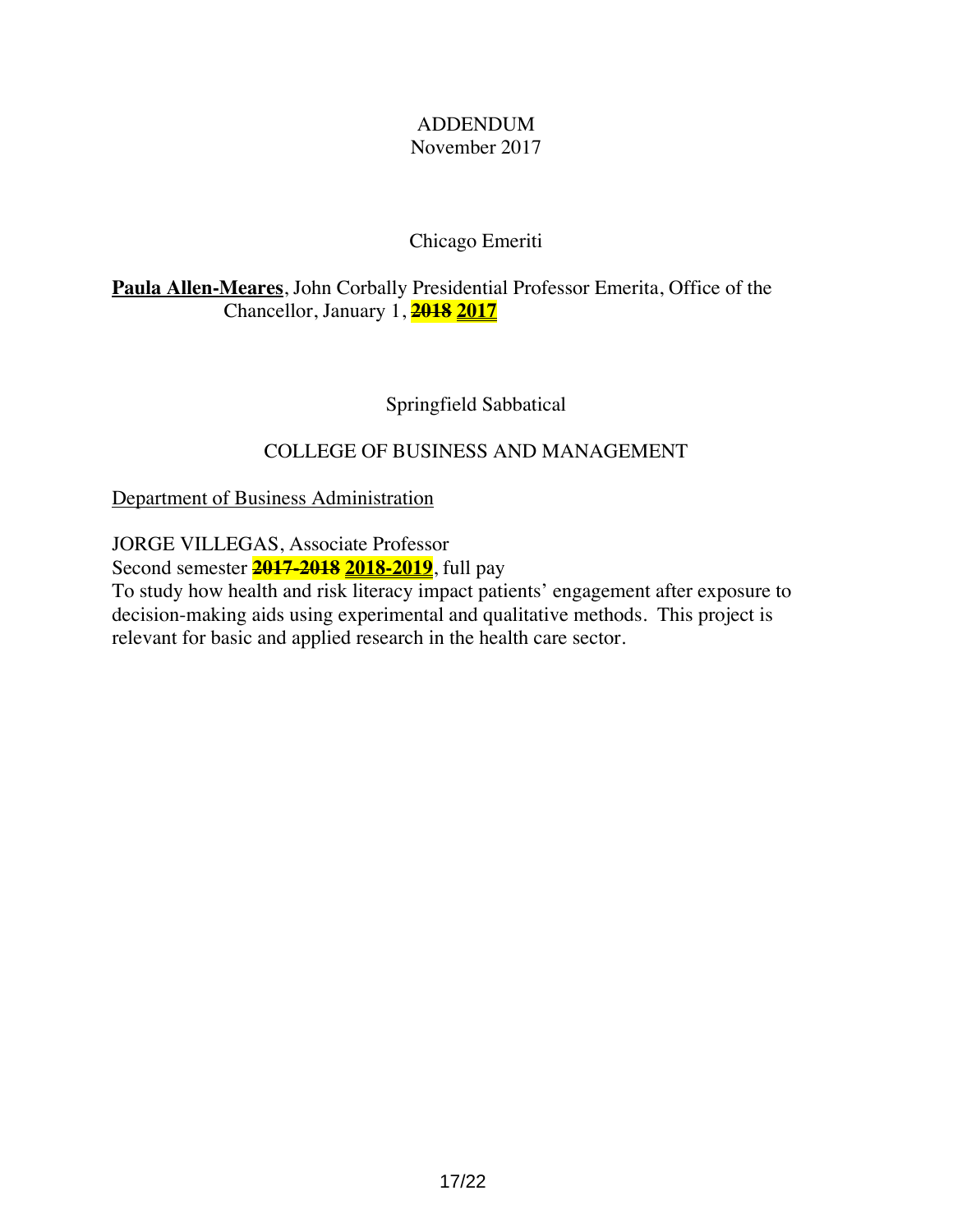#### ADDENDUM Administrative New Hires November 2017 Urbana

| <b>College of Fine and Applied Arts</b>     | Proposed UI Job Title                                | <b>Appointing Unit</b>                                                                                              | <b>Tenure Status</b>             | Job FTE | Service Description             | Service Begin Date         | Salary                           | Previously<br>approved |
|---------------------------------------------|------------------------------------------------------|---------------------------------------------------------------------------------------------------------------------|----------------------------------|---------|---------------------------------|----------------------------|----------------------------------|------------------------|
| <b>Pullen, Kirsten Wynne</b>                | Professor                                            | Theatre                                                                                                             | Summer Appointment*              | 1.00    | Salary for Period Stated        | 08/01/2017 - 08/15/2017    | \$5,222.22                       | <b>July 2017</b>       |
| Pullen, Kirsten Wynne                       | Head                                                 | Theatre                                                                                                             | Non-Tenured                      | 0.00    | Academic Year                   | 08/16/2017                 | \$15,000.00 /yr                  | <b>July 2017</b>       |
| Pullen, Kirsten Wynne                       | Professor                                            | Theatre                                                                                                             | Summer Appointment**             | 1.00    | Salary for Period Stated        | TBD                        | \$10,444.44 /mo                  | <b>July 2017</b>       |
| *Pullen, Kirsten Wynne                      | Professor                                            | Theatre                                                                                                             | Indefinite Tenure                | 1.00    | Academic Year                   | 08/16/2017                 | \$94,000.00 /yr                  | <b>July 2017</b>       |
|                                             |                                                      |                                                                                                                     |                                  |         |                                 | <b>Total Annual Salary</b> | \$119,444.44 /yr                 |                        |
| <b>College of Liberal Arts and Sciences</b> |                                                      |                                                                                                                     |                                  |         |                                 |                            |                                  |                        |
| Barnes, Teresa Ann                          | Director                                             | Center for African Studies                                                                                          | Non-Tenured                      | 0.00    | Academic Year                   | 08/16/2017                 | \$2,000.00 /yr                   | <b>July 2017</b>       |
| Barnes, Teresa Ann                          | <b>Associate Professor</b>                           | History                                                                                                             | Summer Appointment**             | 0.50    | <b>Salary for Period Stated</b> | 08/01/2017 - 08/15/2017    | \$2,844.39 *                     | <b>July 2017</b>       |
| Barnes, Teresa Ann                          | <b>Associate Professor</b>                           | <b>Gender and Women's Studies</b>                                                                                   | Summer Appointment <sup>**</sup> | 0.50    | <b>Salary for Period Stated</b> | 08/01/2017 - 08/15/2017    | $$2,867.17$ *                    | <b>July 2017</b>       |
| Barnes, Teresa Ann                          | <b>Director</b>                                      | <b>Center for African Studies</b>                                                                                   | Summer Appointment <sup>**</sup> | 0.00    | <b>Salary for Period Stated</b> | 08/01/2017 - 08/15/2017    | $$111.11$ $*$                    | <b>July 2017</b>       |
| *Barnes, Teresa Ann                         | Associate Professor                                  | History                                                                                                             | Indefinite Tenure                | 0.50    | Academic Year                   | 08/16/2017                 | \$51,199.00 /yr                  | <b>July 2017</b>       |
| *Barnes, Teresa Ann                         | Associate Professor                                  | Gender and Women's Studies                                                                                          | Indefinite Tenure                | 0.50    | Academic Year                   | 08/16/2017                 | \$51,609.00 /yr                  | <b>July 2017</b>       |
|                                             |                                                      |                                                                                                                     |                                  |         |                                 | <b>Total Annual Salary</b> | \$110,630.67 /yr<br>\$104,808.00 |                        |
|                                             |                                                      |                                                                                                                     |                                  |         |                                 |                            |                                  |                        |
| Wang, Shaowen                               | Head                                                 | Geography and Geographic Information<br>Science, School of Earth, Society and<br>Environment                        | Non-Tenured                      | 0.00    | Academic Year                   | 08/16/2017                 | \$5,500.00 /yr                   | <b>July 2017</b>       |
| Wang, Shaowen                               | Professor                                            | Geography and Geographic Information<br>Science, School of Earth, Society and<br>Environment                        | Summer Appointment**             | 1.00    | Salary for Period Stated        | TBD                        | \$17,493.00 /mo July 2017        |                        |
| Wang, Shaowen                               | Head                                                 | Geography and Geographic Information<br>Science, School of Earth, Society and<br>Environment                        | Summer Appointment***            | 0.00    | Salary for Period Stated        | TBD                        | \$611.11 /mo                     | <b>July 2017</b>       |
| *Wang, Shaowen                              | Professor                                            | Geography and Geographic Information<br>Science, School of Earth, Society and<br>Environment                        | Indefinite Tenure                | 1.00    | Academic Year                   | 08/16/2017                 | \$157,437.00 /yr                 | <b>July 2017</b>       |
| Wang, Shaowen                               | Director of Cybergis                                 | al Center for Supercomputing-<br>Applications, Office of the Vice Chancellor<br>for Research                        | Non-Tenured                      | 0.00    | <b>Academic Year</b>            | 08/16/2017                 | \$21,000.00 Ayr                  | <b>July 2017</b>       |
| Wang, Shaowen                               | Professor                                            | Computer Science, College of Engineering Non-Tenured                                                                |                                  | 0.00    | Academic Year                   | 08/16/2017                 | $$0.00$ /yr                      | <b>July 2017</b>       |
| Wang, Shaowen                               | Professor                                            | School of Information Sciences                                                                                      | Non-Tenured                      | 0.00    | Academic Year                   | 08/16/2017                 | $$0.00$ /yr                      | <b>July 2017</b>       |
| Wang, Shaowen                               | Professor                                            | Institute for Sustainability, Energy, and<br>Environment, Office of the Vice Chancellor<br>for Research             | Non-Tenured                      | 0.00    | Academic Year                   | 08/16/2017                 | \$0.00 /yr                       | <b>July 2017</b>       |
|                                             |                                                      |                                                                                                                     |                                  |         |                                 | <b>Total Annual Salary</b> | \$202,041.11 /yr<br>\$181 041 11 |                        |
| Office of the Vice Chancellor for Research  |                                                      |                                                                                                                     |                                  |         |                                 |                            |                                  |                        |
| Gropp, William D.                           | Director                                             | National Center for Supercomputing<br>Applications                                                                  | Non-Tenured                      | 0.00    | Twelve-Month                    | 07/16/2017                 | \$40,000.00 /yr                  | <b>July 2017</b>       |
| Gropp, William D.                           | Professor                                            | <b>Computer Science, College of</b><br><b>Engineering National Center for</b><br><u>Supercomputing Applications</u> | Summer Appointment               | 1.00    | Academic Year                   | 07/16/2017 - 08/15/2017    | \$24,649.19                      | <b>July 2017</b>       |
| *Gropp, William D.                          | Professor                                            | Computer Science, College of Engineering Indefinite Tenure                                                          |                                  | 1.00    | Academic Year                   | 08/16/2017                 | \$216,603.00 /yr                 | <b>July 2017</b>       |
| Gropp, William D.                           | Siebel Chair                                         | Computer Science, College of Engineering Non-Tenured                                                                |                                  | 0.00    | Academic Year                   | 08/16/2017                 | \$17,500.00 /yr                  | <b>July 2017</b>       |
| Gropp, William D.                           | Professor                                            | Coordinated Science Laboratory, College<br>of Engineering                                                           | Non-Tenured                      | 0.00    | Academic Year                   | 08/16/2017                 | \$0.00 /yr                       | <b>July 2017</b>       |
| Gropp, William D.                           | <b>Chief Scientist</b>                               | National Center for Supercomputing<br>Applications                                                                  | Non-Tenured                      | 0.00    | Academic Year                   | 08/16/2017                 | \$0.00 /yr                       | <b>July 2017</b>       |
| Gropp, William D.                           | Director of the Center for Extreme-Scale<br>Computer | National Center for Supercomputing<br>Applications                                                                  | Non-Tenured                      | 0.00    | Academic Year                   | 08/16/2017                 | \$0.00 /yr                       | <b>July 2017</b>       |
| Gropp, William D.                           | Professor                                            | Computer Science, College of Engineering Summer Appointment*****                                                    |                                  | 1.00    | Salary for Period Stated        | TBD                        | \$65,028.61 /yr                  | <b>July 2017</b>       |
|                                             |                                                      |                                                                                                                     |                                  |         |                                 | <b>Total Annual Salary</b> | \$363,780.80 /yr                 |                        |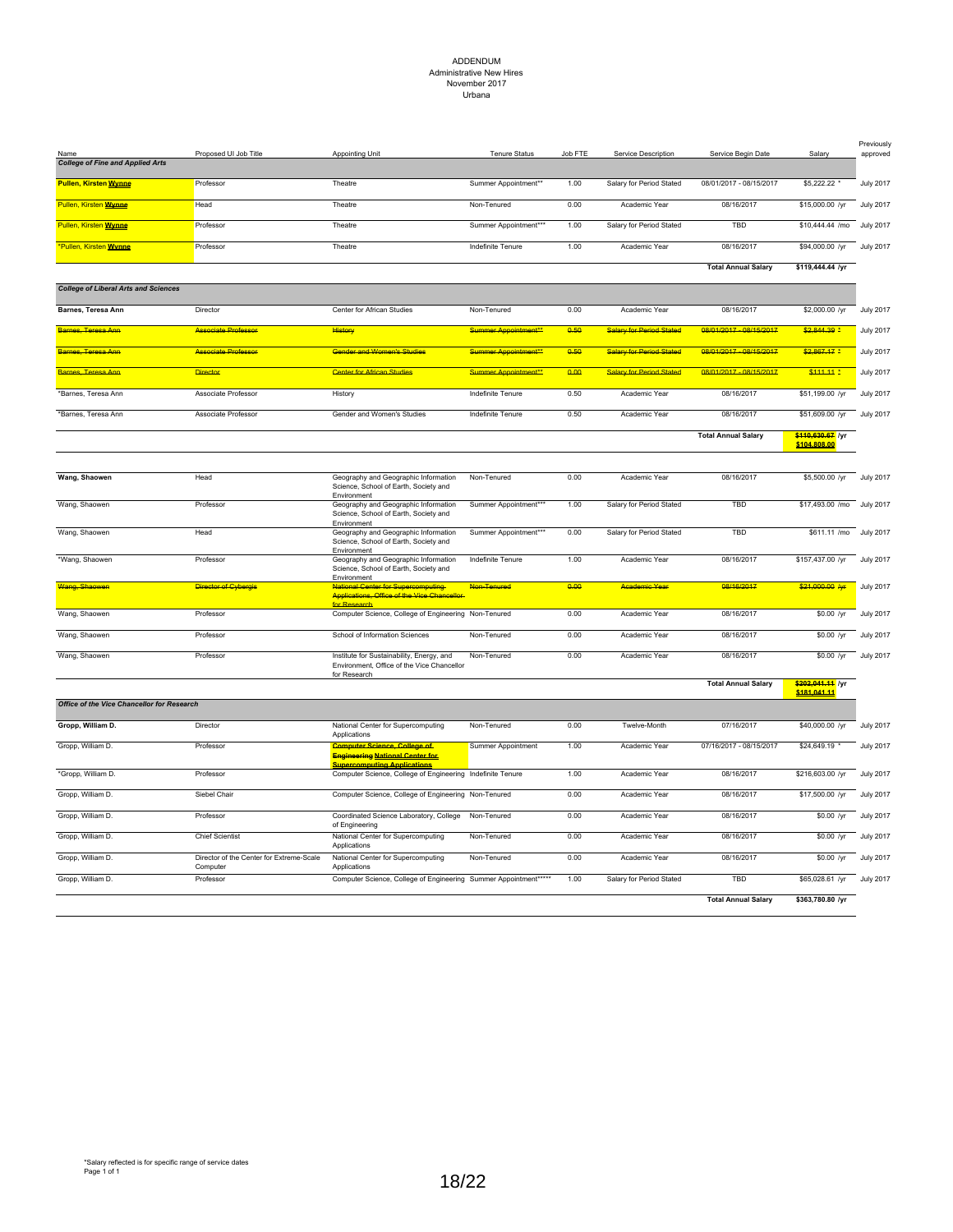**June 1 - August 15, 2017; August 16 - September 30, 2017 (Pending BOT approval)**

**Faculty - New Appointments**

|                                                       |                                         | <b>Race/Ethnicity</b>            |                                        |                      |       |              |                      |  |       |                |
|-------------------------------------------------------|-----------------------------------------|----------------------------------|----------------------------------------|----------------------|-------|--------------|----------------------|--|-------|----------------|
| Campus                                                | American Indian<br>or Alaskan<br>Native | Asian or<br>Pacific<br>Islanders | <b>Black</b> or<br>African<br>American | Hispanic-<br>Mexican | White | Unknown      | Two or More<br>Races |  | Male  | Female         |
|                                                       |                                         |                                  |                                        |                      |       |              |                      |  |       |                |
| <b>CHICAGO</b>                                        |                                         |                                  |                                        |                      |       |              |                      |  |       |                |
| June 1 - August 15, 2017                              |                                         | 6                                | 2                                      | 2                    | 29    |              |                      |  | 21    | 18             |
| August 16 - September 30, 2017 (Pending BOT approval) |                                         | 9                                |                                        | 3                    | 18    |              |                      |  | 13    | 19             |
| Cumulative to date                                    |                                         | 19                               | $\overline{4}$                         | 9                    | 69    |              |                      |  | 45    | 57             |
| <b>SPRINGFIELD</b>                                    |                                         |                                  |                                        |                      |       |              |                      |  |       |                |
| June 1 - August 15, 2017                              |                                         |                                  |                                        |                      | 3     |              |                      |  | 3     |                |
| August 16 - September 30, 2017 (Pending BOT approval) |                                         |                                  |                                        |                      |       |              |                      |  |       | $\overline{2}$ |
| Cumulative to date                                    |                                         | $\overline{c}$                   |                                        |                      | 5     |              |                      |  | 5     | 3              |
| <b>URBANA - CHAMPAIGN</b>                             |                                         |                                  |                                        |                      |       |              |                      |  |       |                |
| June 1 - August 15, 2017                              |                                         | 6                                | 4                                      | 5                    | 26    |              |                      |  | 17    | 25             |
| August 16 - September 30, 2017 (Pending BOT approval) |                                         | $\mathcal{I}$                    |                                        | 3                    | 46    |              | 2                    |  | 31    | 27             |
| Cumulative to date                                    |                                         | 25                               | $\tau$                                 | 13                   | 90    |              | $\mathcal{E}$        |  | 68    | 71             |
| UNIVERSITY ADMINISTRATION                             |                                         |                                  |                                        |                      |       |              |                      |  |       |                |
| June 1 - August 15, 2017                              |                                         |                                  |                                        |                      |       |              |                      |  |       |                |
| August 16 - September 30, 2017 (Pending BOT approval) |                                         |                                  |                                        |                      |       |              |                      |  |       |                |
| Cumulative to date                                    |                                         |                                  |                                        |                      |       |              |                      |  |       |                |
|                                                       |                                         |                                  |                                        |                      |       |              |                      |  |       |                |
| <b>GRAND TOTAL TO DATE</b>                            | 2                                       | 46                               | 11                                     | 23                   | 164   | $\mathbf{0}$ | 3                    |  | 118   | 131            |
| Percent of Total                                      | 0.8%                                    | 18.5%                            | 4.4%                                   | 9.2%                 | 65.9% | $0.0\%$      | 1.2%                 |  | 47.4% | 52.6%          |

Chicago: 45 - Male, 57 - Female; 1 - American Indian or Alaskan Native, 19 - Asian or Pacific Islanders, 4 - Black or African American, 9 - Hispanic -Mexican, 69 - White, 0 - Two or More Races

Springfield: 5 - Male, 3 - Female; 0 - American Indian or Alaskan Native, 2 - Asian or Pacific Islanders, 0 - Black or African American, 1 - Hispanic -Mexican, 5 - White 0 - Two or More Races

Urbana-Champaign: 68 - Male, 71 - Female; 1 - American Indian or Alaskan Native, 25- Asian or Pacific Islanders, 7 - Black or African American, 13 - Hispanic-Mexican, 90 - White,

3 - Two or More Races University Administration: 0 - Male, 0 - Female; 0 - American Indian or Alaskan Native, 0 - Asian or Pacific Islanders, 0 - Black or African American, 0 - Hispanic-Mexican, 0 - White, 0 - Two or More Races

These appointments commence pursuant with Board approvals at the July 13, 2017, Board of Trustees meeting.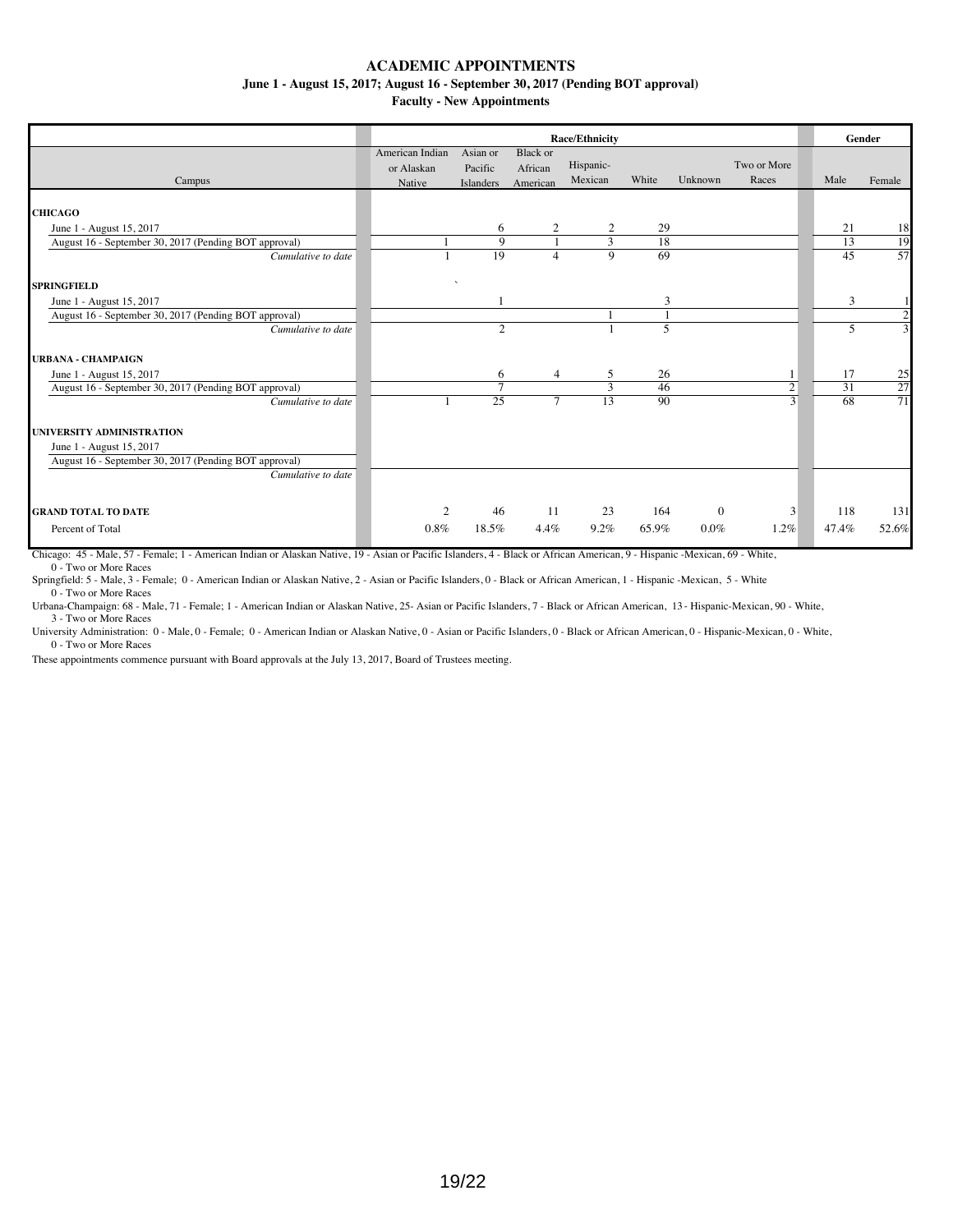#### **June 1 - August 15, 2017; August 16 - September 30, 2017 (Pending BOT approval)**

**Faculty - Resignations**

|                                                       | <b>Race/Ethnicity</b>         |                     |                            |                      |                |              |                      |      |                | Gender |
|-------------------------------------------------------|-------------------------------|---------------------|----------------------------|----------------------|----------------|--------------|----------------------|------|----------------|--------|
| Campus                                                | American Indian<br>or Alaskan | Asian or<br>Pacific | <b>Black or</b><br>African | Hispanic-<br>Mexican | White          | Unknown      | Two or More<br>Races | Male |                | Female |
|                                                       | Native                        | Islanders           | American                   |                      |                |              |                      |      |                |        |
| <b>CHICAGO</b>                                        |                               |                     |                            |                      |                |              |                      |      |                |        |
| June 1 - August 15, 2017                              |                               | 19                  | 5                          | 8                    | 31             |              | $\overline{2}$       |      | 28             | 38     |
| August 16 - September 30, 2017 (Pending BOT approval) |                               | $\overline{c}$      | $\overline{4}$             |                      | 3              |              |                      |      | 5              | 5      |
| Cumulative to date                                    |                               | 27                  | 9                          | 9                    | 40             |              | $\overline{2}$       |      | 38             | 50     |
| <b>SPRINGFIELD</b>                                    |                               |                     |                            |                      |                |              |                      |      |                |        |
| June 1 - August 15, 2017                              |                               |                     |                            |                      | $\overline{4}$ |              |                      |      | $\overline{4}$ |        |
| August 16 - September 30, 2017 (Pending BOT approval) |                               |                     |                            |                      |                |              |                      |      |                |        |
| Cumulative to date                                    |                               |                     |                            |                      | 4              |              |                      |      | 4              | 3      |
| <b>URBANA - CHAMPAIGN</b>                             |                               |                     |                            |                      |                |              |                      |      |                |        |
| June 1 - August 15, 2017                              |                               | 7                   | 3                          | 4                    | 40             |              |                      |      | 25             | 29     |
| August 16 - September 30, 2017 (Pending BOT approval) |                               | $\overline{2}$      |                            | 2                    | 10             |              |                      |      | 8              | 7      |
| Cumulative to date                                    |                               | $\overline{9}$      | $\overline{4}$             | 6                    | 53             |              |                      |      | 35             | 37     |
| UNIVERSITY ADMINISTRATION                             |                               |                     |                            |                      |                |              |                      |      |                |        |
| June 1 - August 15, 2017                              |                               |                     |                            |                      |                |              |                      |      |                |        |
| August 16 - September 30, 2017 (Pending BOT approval) |                               |                     |                            |                      |                |              |                      |      |                |        |
| Cumulative to date                                    |                               |                     |                            |                      |                |              |                      |      |                |        |
| <b>GRAND TOTAL TO DATE</b>                            |                               | 37                  | 14                         | 16                   | 97             | $\mathbf{0}$ | 2                    |      | 77             | 90     |
| Percent of Total                                      | $0.6\%$                       | 22.2%               | 8.4%                       | 9.6%                 | 58.1%          | $0.0\%$      | 1.2%                 |      | 46.1%          | 53.9%  |

Chicago: 38 - Male, 50 - Female; 1 - American Indian or Alaskan Native, 27 - Asian or Pacific Islanders, 9 - Black or African American, 9 - Hispanic-Mexican, 40 - White, 2 - Two or More Races

Springfield: 4 - Male, 3 - Female; 0 - American Indian or Alaskan Native, 1 - Asian or Pacific Islanders, 1 - Black or African American, 1 - Hispanic -Mexican, 4 - White, 0 - Two or More Races

Urbana-Champaign: 35 - Male, 37 - Female; 0 - American Indian or Alaskan Native, 9 - Asian or Pacific Islanders, 4 - Black or African American, 6 - Hispanic-Mexican, 53 - White,

0 - Two or More Races University Administration: 0 - Male, 0 - Female; 0 - American Indian or Alaskan Native, 0 - Asian or Pacific Islanders, 0 - Black or African American, 0 -Hispanic-Mexican, 0 - White, 0 - Two or More Races

These appointments commence pursuant with Board approvals at the July 13, 2017, Board of Trustees meeting.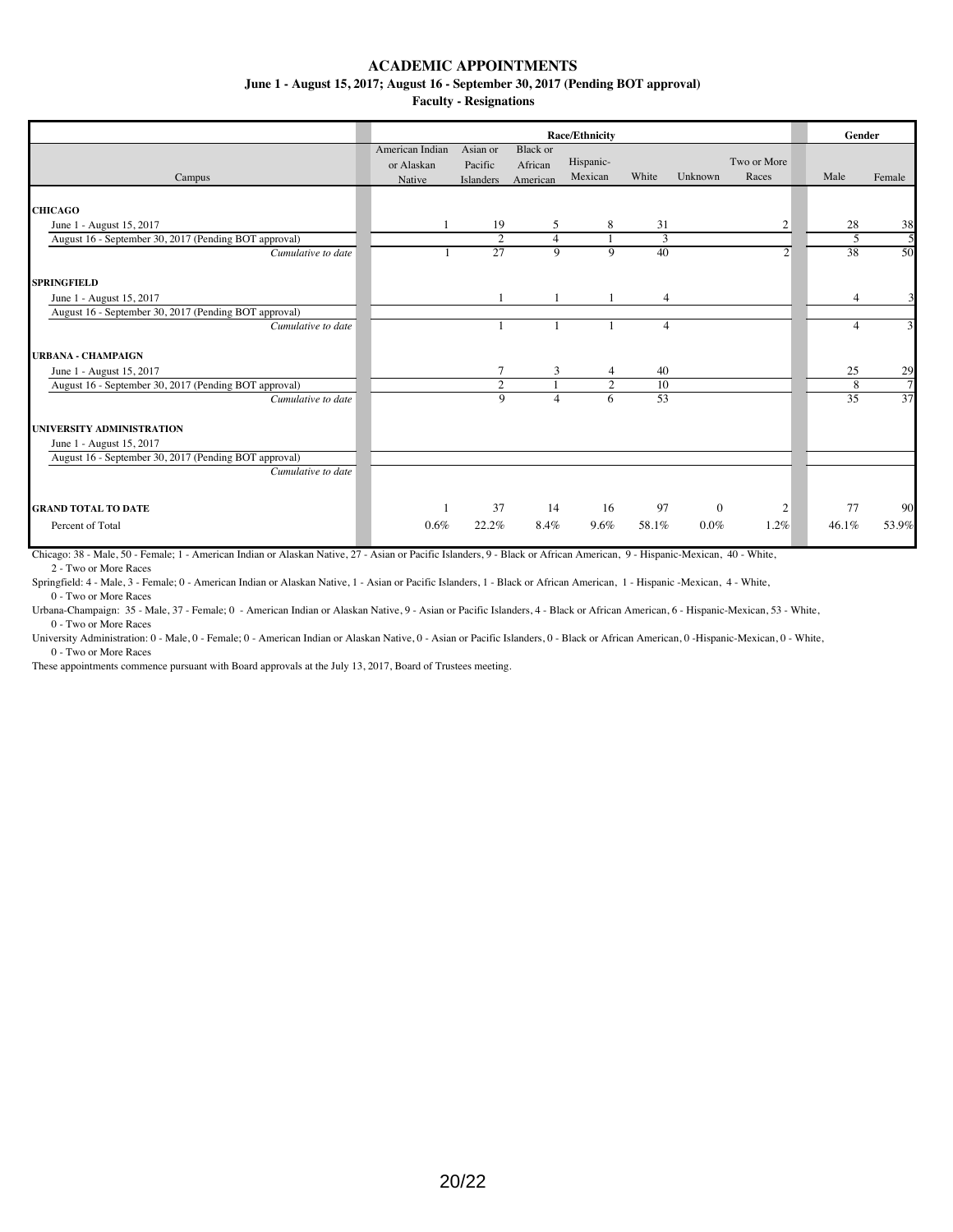**August 16 - September 30, 2017; August 16 - September 30, 2017 (Pending BOT approval)** 

**Administrative and Professional - New Appointments**

|                                                       |                 |                 | Gender          |           |                |              |                |       |                |
|-------------------------------------------------------|-----------------|-----------------|-----------------|-----------|----------------|--------------|----------------|-------|----------------|
|                                                       | American Indian | Asian or        | <b>Black</b> or |           |                |              |                |       |                |
|                                                       | or Alaskan      | Pacific         | African         | Hispanic- |                |              | Two or More    |       |                |
| Campus                                                | Native          | Islanders       | American        | Mexican   | White          | Unknown      | Races          | Male  | Female         |
|                                                       |                 |                 |                 |           |                |              |                |       |                |
| <b>CHICAGO</b>                                        |                 |                 |                 |           |                |              |                |       |                |
| June 1 - August 15, 2017                              |                 | 5               | 7               | 3         | 32             |              |                | 15    | 33             |
| August 16 - September 30, 2017 (Pending BOT approval) |                 | 3               | 6               | 5         | 29             |              | $\overline{c}$ | 10    | 35             |
| Cumulative to date                                    |                 | 13              | 18              | 13        | 89             |              | 3              | 39    | 98             |
|                                                       |                 |                 |                 |           |                |              |                |       |                |
| <b>SPRINGFIELD</b>                                    |                 |                 |                 |           |                |              |                |       |                |
| June 1 - August 15, 2017                              |                 |                 |                 |           | 3              |              |                |       |                |
| August 16 - September 30, 2017 (Pending BOT approval) |                 |                 |                 | 2         | $\overline{2}$ |              |                |       | $\overline{4}$ |
| Cumulative to date                                    |                 |                 |                 | 3         | 6              |              |                | 2     | $\tau$         |
|                                                       |                 |                 |                 |           |                |              |                |       |                |
| <b>URBANA - CHAMPAIGN</b>                             |                 |                 |                 |           |                |              |                |       |                |
| June 1 - August 15, 2017                              |                 | 14              | 28              | 5         | 88             |              | 3              | 57    | 81             |
| August 16 - September 30, 2017 (Pending BOT approval) |                 | 10              | 6               | $\Delta$  | 57             |              |                | 29    | 49             |
| Cumulative to date                                    |                 | $\overline{30}$ | 37              | 11        | 198            |              | $\overline{4}$ | 116   | 164            |
|                                                       |                 |                 |                 |           |                |              |                |       |                |
| UNIVERSITY ADMINISTRATION                             |                 |                 |                 |           |                |              |                |       |                |
| June 1 - August 15, 2017                              |                 |                 |                 | 2         | 7              |              |                | 4     | 6              |
| August 16 - September 30, 2017 (Pending BOT approval) |                 |                 |                 |           | 4              |              |                | 3     |                |
| Cumulative to date                                    |                 |                 |                 | 2         | 15             |              |                | 9     | 9              |
|                                                       |                 |                 |                 |           |                |              |                |       |                |
| <b>GRAND TOTAL TO DATE</b>                            |                 | 43              | 56              | 29        | 308            | $\mathbf{0}$ | 7              | 166   | 278            |
| Percent of Total                                      | 0.2%            | 9.7%            | 12.6%           | $6.5\%$   | 69.4%          | $0.0\%$      | 1.6%           | 37.4% | 62.6%          |
|                                                       |                 |                 |                 |           |                |              |                |       |                |

Chicago: 39 - Male, 98 - Female; 1 - American Indian or Alaskan Native, 13 - Asian or Pacific Islanders, 18 - Black or African American, 13 - Hispanic-Mexican, 89 - White, 3 - Two or More Races

Springfield: 2 - Male, 7 - Female; 0 - American Indian or Alaskan Native, 0 - Asian or Pacific Islanders, 0 - Black or African American, 3 - Hispanic -Mexican, 6 - White, 0 - Two or More Races

Urbana-Champaign: 116 - Male, 164 - Female; 0 - American Indian or Alaskan Native, 30 - Asian or Pacific Islanders, 37 - Black or African American, 11 - Hispanic-Mexican, 198 - White, 4 - Two or More Races

University Administration: 9 - Male, 9 - Female; 0 - American Indian or Alaskan Native, 0 - Asian or Pacific Islanders, 1 - Black or African American, 2 - Hispanic-Mexican, 15 - White, 0 - Two or More Races

These appointments commence pursuant with Board approvals at the July 13, 2017, Board of Trustees meeting.